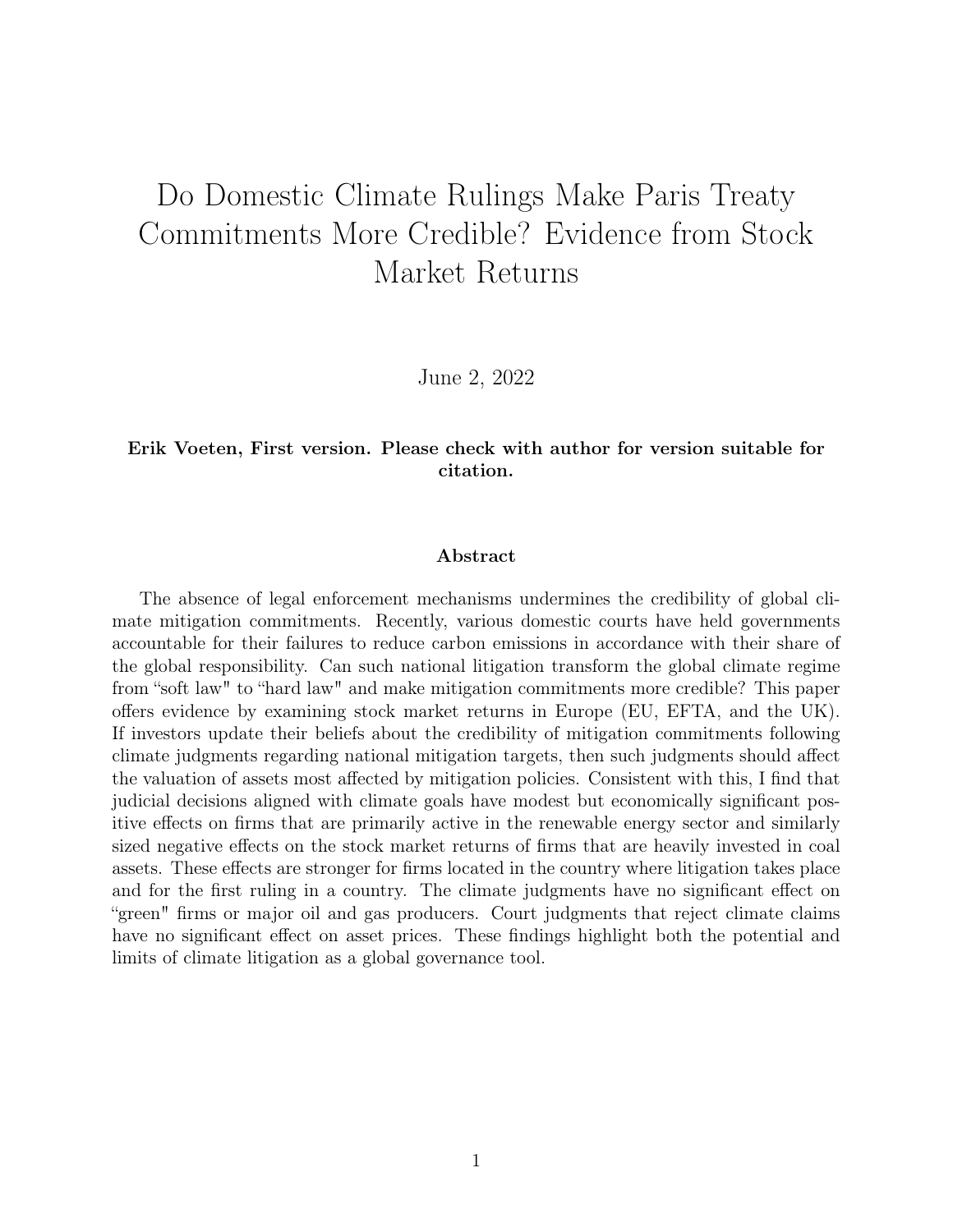### 1 Introduction

The Paris Agreement suffers from a well-known credibility problem. Governments have committed to undertake ambitious efforts to keep the global average temperature to well below 2◦C above pre-industrial levels. Yet, the Agreement does not specify what governments must do to achieve this objective and it lacks legal enforcement mechanisms. Recently, domestic courts in Germany, France, the Netherlands, Ireland, and other countries have stepped in to hold governments accountable for their failure to reduce carbon emissions in accordance with their share of the global responsibility. This raises the question whether national level litigation can transform the global climate regime from "soft law" to "hard law" and thereby make government commitments to climate mitigation more credible?

Stock markets offer a setting to empirically examine the possibility that domestic court rulings increase the credibility of climate mitigation commitments. The energy transition has large theoretical effects on asset values (e.g. Colgan et al., 2021). If governments follow through on their Paris commitments, then we should expect policies that benefit the profitability of renewable firms and that hurt firms who are heavily invested in fossil fuels, especially coal, which 23 European countries have promised to phase out as part of their climate mitigation commitments. Yet, current market valuations of fossil fuel companies are inconsistent with beliefs that governments will follow through on their Paris commitments. Thus, if domestic court rulings about national mitigation targets increase investor beliefs about the credibility of these targets, then such rulings should positively affect the returns on renewable stocks and negatively affect fossil fuel stocks.

I examine this hypothesis using an event study on stock market returns on major European firms in the renewables sector, other "green" firms from the Clean200 list, and coal and oil/gas firms listed on the Carbon Underground 200 from 2015-2021. I examine the effects of rulings that are about national mitigation targets rather than litigation that could directly affect the profitability of firms, for example because firms are involved as (indirect) parties.

On average, a positive ruling has a modest but statistically significant effect on renewables and a negative effect on coal. Both effects are similarly sized: a climate judgment on average increases/decreases cumulative returns by a little more than .5 percentage points for renewables/coal intensive firms. This effect is larger for firms that are in the judgment's home country, although the effect on coal intensive firms is based on a small sample. Most of this effect is due to the first ruling in a country rather than subsequent appeals. Positive rulings do not, however, have a negative effect on oil and gas stocks nor do they affect "green" firms that are not primarily active in renewable energy. Moreover, court judgments that reject a claim do not move markets, which suggests that, at least in this period, investors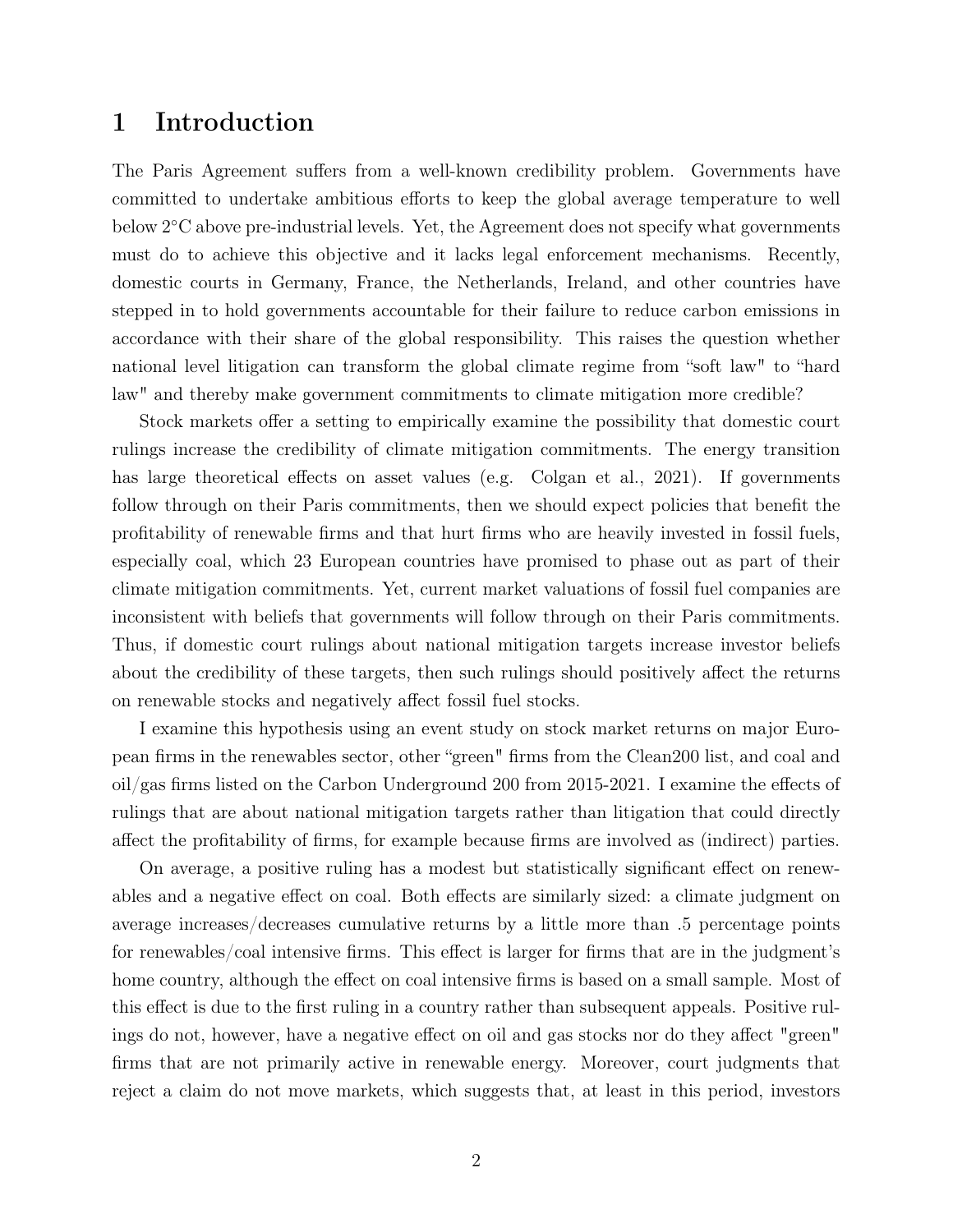expect courts to remain on the sidelines. Thus, overall, the evidence is consistent with a view that investors modestly update their priors over stronger mitigation policies following the first pro-climate judgment in a country. These updated beliefs are primarily about the profitability of firms that produce renewables and that are heavily invested in coal.

The next section offers background on domestic litigation in Europe that seeks to hold governments accountable for their global mitigation targets. The next section offers a simple theory that relies on three propositions that are individually well established but rarely connected: that climate mitigation commitments face a credibility problem, that courts can enhance the credibility of government commitments, and that events that shift beliefs over mitigation commitments affect market valuations of climate sensitive assets. A news analysis then shows that pro-climate rulings attract considerable international attention and that these rulings are described in ways that suggests that updating of beliefs about likely policy changes is at least plausible. The remainder of the paper introduce data and methods and interpret the findings.

## 2 Litigation Holding Governments Accountable for Mitigation Targets

The number of lawsuits that raised issues of law or fact regarding climate change increased sharply after 2015<sup>1</sup> This paper focuses on a small but important subset: cases brought against national governments seeking to enforce or enhance global mitigation commitments. The Grantham Research Institute on Climate Change and the Environment (LSE) and the Sabin Center for Climate Change Law (Columbia University) maintain a database of all known global climate litigation cases and their judgments.<sup>2</sup> Table 1 lists all judgments that challenge national mitigation plans against national governments in the EU, EFTA, and the UK. This group of countries represent a highly integrated market, commonalities in energy policies (especially in the EU), and many shared legal obligations. Yet, these countries also differ in their legal systems, including the role courts play in reviewing government policy and the extent to which international law is embedded in domestic legal systems ( Verdier and Versteeg, 2015). Moreover, energy policy continues to have important national dimensions.

The list only includes cases that have at least one judgment before January  $31<sup>st</sup> 2021$ , including admissibility decisions that provide material information about a case's outcome.<sup>3</sup>

<sup>1</sup>For reviews, see: (Eskander, Fankhauser, and Setzer 2021; Setzer and Vanhala 2019; Peel and Osofsky 2020; Setzer and Higham 2021).

<sup>2</sup>Climate Change Laws of the World database, Grantham Research Institute on Climate Change and the Environment and Sabin Center for Climate Change Law. Available at climate-laws.org

<sup>3</sup>For example, I exclude decisions in Client Earth v Poland that appear to be mostly about which court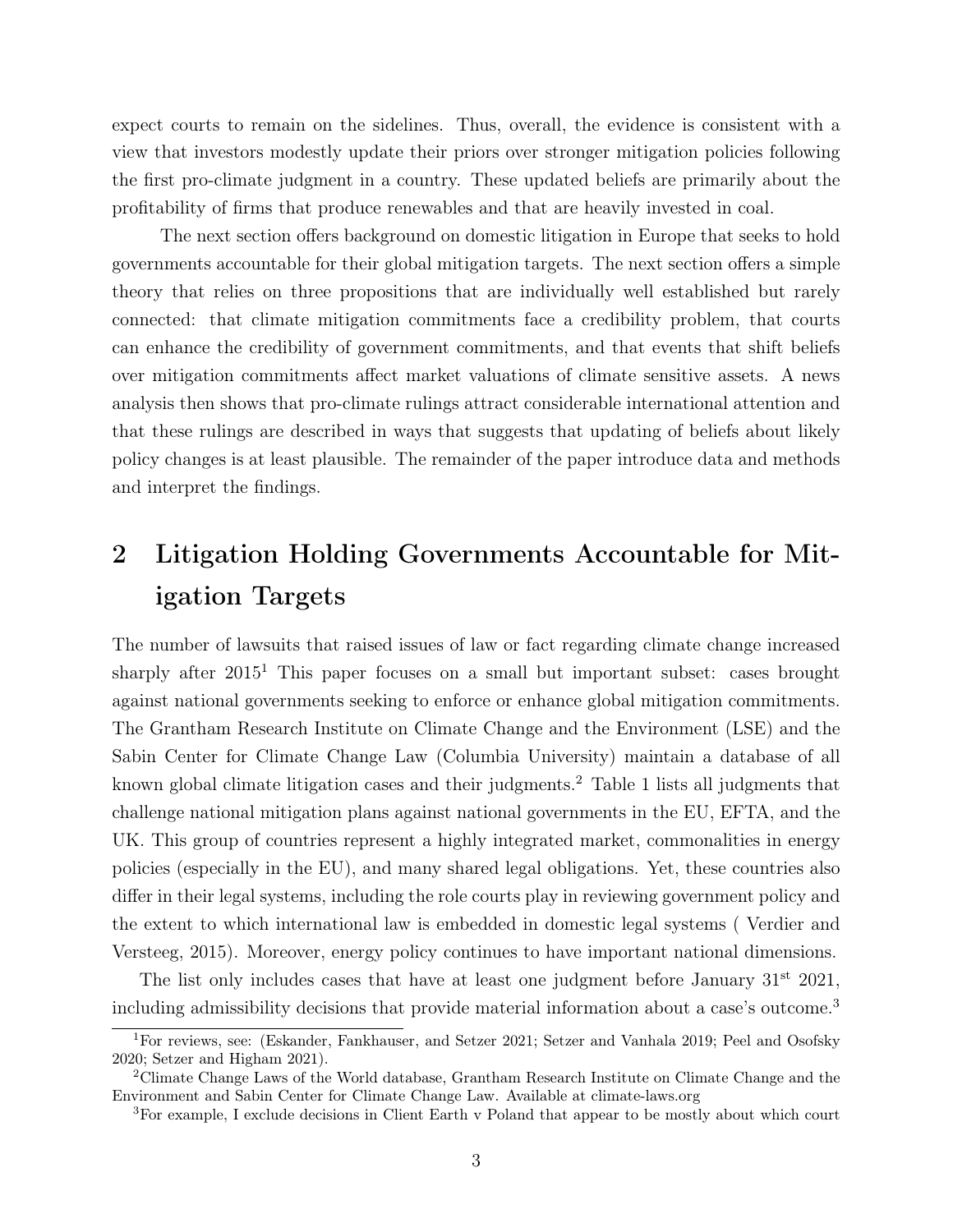Admissibility is often a key hurdle in climate litigation. Plaintiffs often face challenges demonstrating that they have suffered or are likely to suffer damages from climate change and that a particular country's emissions contribute materially to that harm.

The table excludes at least two important sets of cases that likely influence asset prices but that are less informative about the perceived credibility of government commitments. First, there are a growing number of cases against private companies. Most notably, in Mileudefensie v. Shell a Dutch court held that Royal Dutch Shell should "reduce its emissions" in line with the objective of the Paris Agreement."<sup>4</sup> Most analysts would expect that this type of litigation should negatively affect Shell's market valuation, although it is less clear if it also affects the valuation of fossil fuel companies that may share litigation risk. News reports suggest that the ruling influenced Shell's decision to move its headquarters from the Netherlands and to sell 10 billion dollars' worth of fossil fuel holdings.<sup>5</sup> This is anecdotal evidence for a court effect on Shell but not on the credibility of climate mitigation.

Second, lawsuits against governments over permits or specific policies often directly affect corporations as third parties. NGOs often sue governments for ignoring the climate implications of authorizations for fossil fuel exploration,<sup>6</sup> airport expansions,<sup>7</sup> and corporate bailouts.<sup>8</sup> The outcomes of this litigation directly affect the profitability of specific firms and thus should affect their stock market valuations. Yet, the interest in this paper is not about direct effects on corporations but indirect effects through updating of priors that national governments have to uphold their mitigation commitments. It is possible that these lawsuits do have a cumulative effect on mitigation policies, for instance if governments come to anticipate that they must take the climate implications of policy choices more seriously. Yet, this paper focuses on direct attempts to hold national<sup>9</sup> governments accountable for their mitigation commitments.

has jurisdiction.

<sup>4</sup>https://uitspraken.rechtspraak.nl/inziendocument?id=ECLI:NL:RBDHA:2021:5339

<sup>5</sup>Royal Dutch Shell Sells Permian Basin Oil Holdings for \$9.5 Billion, The New York Times, September 21, 2021.

<sup>6</sup>E.g. Greenpeace Norway v. Government of Norway regarding arctic oil.

<sup>7</sup>E.g. Plan B v Secretary of State for Transport regarding Heathrow.

<sup>8</sup>E.g. GreenPeace Netherlands v. State of the Netherlands regarding KLM bailout

<sup>&</sup>lt;sup>9</sup>I also set aside litigation against subnational governments. Again, this litigation can be important but subnational governments are not signatories of the Paris Agreement.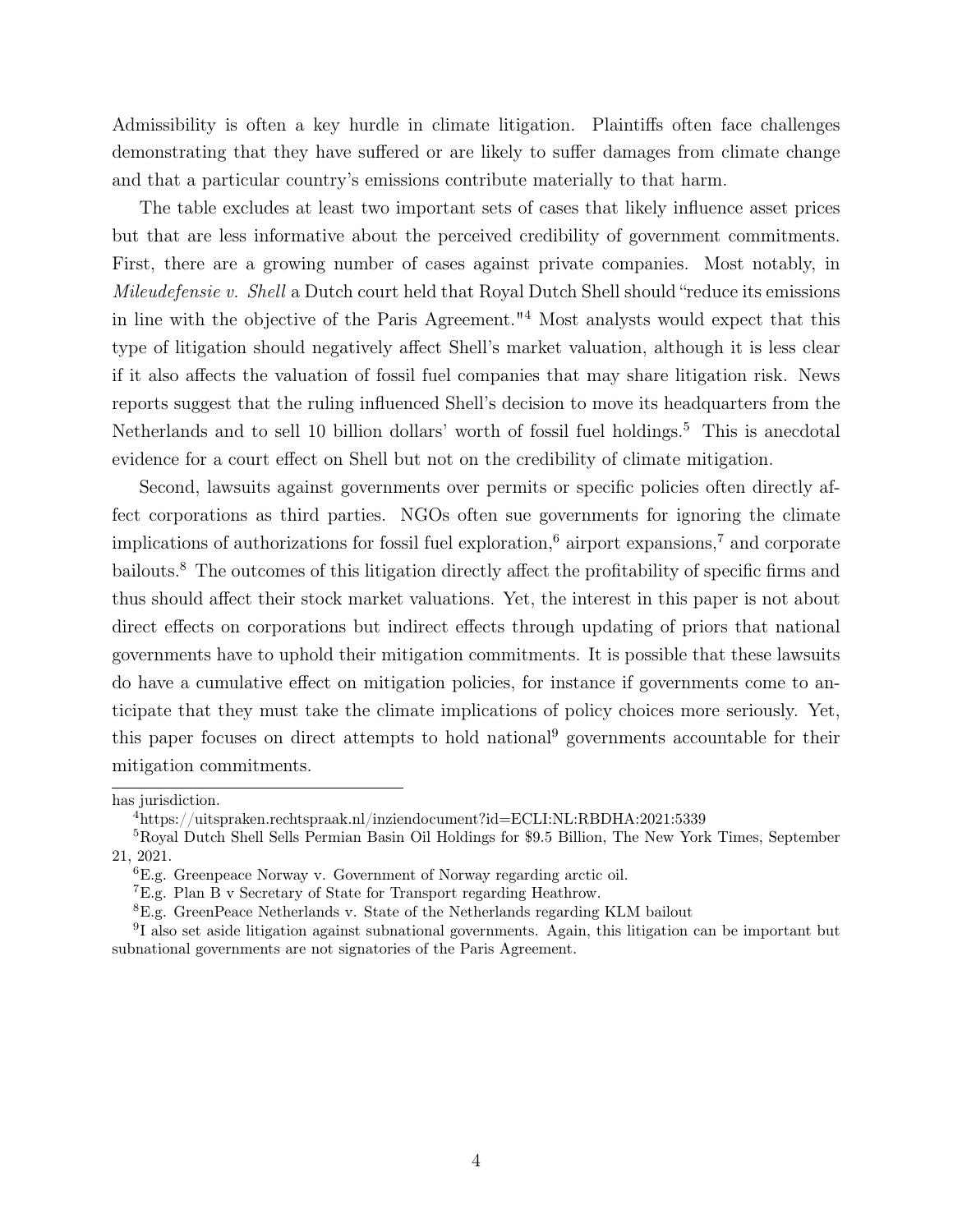| Case                                                                         | Date       | Court                               | Plaintiff Win <sup>10</sup> |
|------------------------------------------------------------------------------|------------|-------------------------------------|-----------------------------|
|                                                                              | 6/24/2015  | Hague district court                | Yes                         |
| Urgenda v The Netherlands                                                    | 10/9/2018  | Hague Court of Appeal               | Yes                         |
|                                                                              | 12/20/2019 | Supreme Court                       | Yes                         |
| Friends of the Irish Environment                                             | 9/19/2019  | <b>High Court</b>                   | No                          |
| $v$ Ireland                                                                  | 7/31/2020  | Supreme Court                       | Yes                         |
| Family Farmers and Greenpeace<br>v. Germany                                  | 10/31/2019 | Administrative Court of<br>Berlin   | No                          |
| Neubauer et al. v. Germany                                                   | 4/29/2021  | Constitutional<br>Federal<br>Court  | Yes                         |
| of parliamentarians<br>group<br>v.<br>France                                 | 8/13/2021  | Constitutional Council              | N <sub>o</sub>              |
| Notre Affaire à Tous and Others<br>$v.$ France                               | 2/3/2021   | Administrative<br>Court<br>Paris    | Yes                         |
|                                                                              | 10/14/2021 | Administrative<br>Court<br>Paris    | Yes                         |
| Commune de Grande-Synthe v.                                                  | 11/19/2020 | Constitutional Council              | Yes                         |
| France                                                                       | 7/1/2021   | Constitutional Council              | Yes                         |
| Klimaatzaak v. Belgium                                                       | 6/17/2021  | Brussels Court of First<br>instance | Yes                         |
| Plan B Earth and Others v.<br>Prime Minister (UK)                            | 12/21/2021 | <b>High Court</b>                   | N <sub>o</sub>              |
| Plan B Earth and Others v. The                                               | 07/20/2018 | <b>High Court</b>                   | No                          |
| Secretary of State for Business,<br><i>Energy, and Industrial Strategy</i>   | 01/25/2019 | Court of Appeal                     | N <sub>o</sub>              |
| 'UK)<br>Greenpeace v. Spain                                                  | 06/14/2021 | Supreme Court                       | Y (admissibility)           |
|                                                                              | 09/15/2021 | Supreme Court                       | Y (admissibility)           |
| Greenpeace v. Spain 2                                                        | 07/21/2021 | Supreme Court                       | Y (admissibility)           |
| $of$ Swiss<br>Association<br><i>Senior</i><br>Women for Climate Protection v | 11/27/2018 | Federal<br>Administrative<br>Court  | N <sub>o</sub>              |
| Switzerland                                                                  | 5/20/2020  | Supreme Court                       | N <sub>o</sub>              |

Table 1: Judgments on national mitigation targets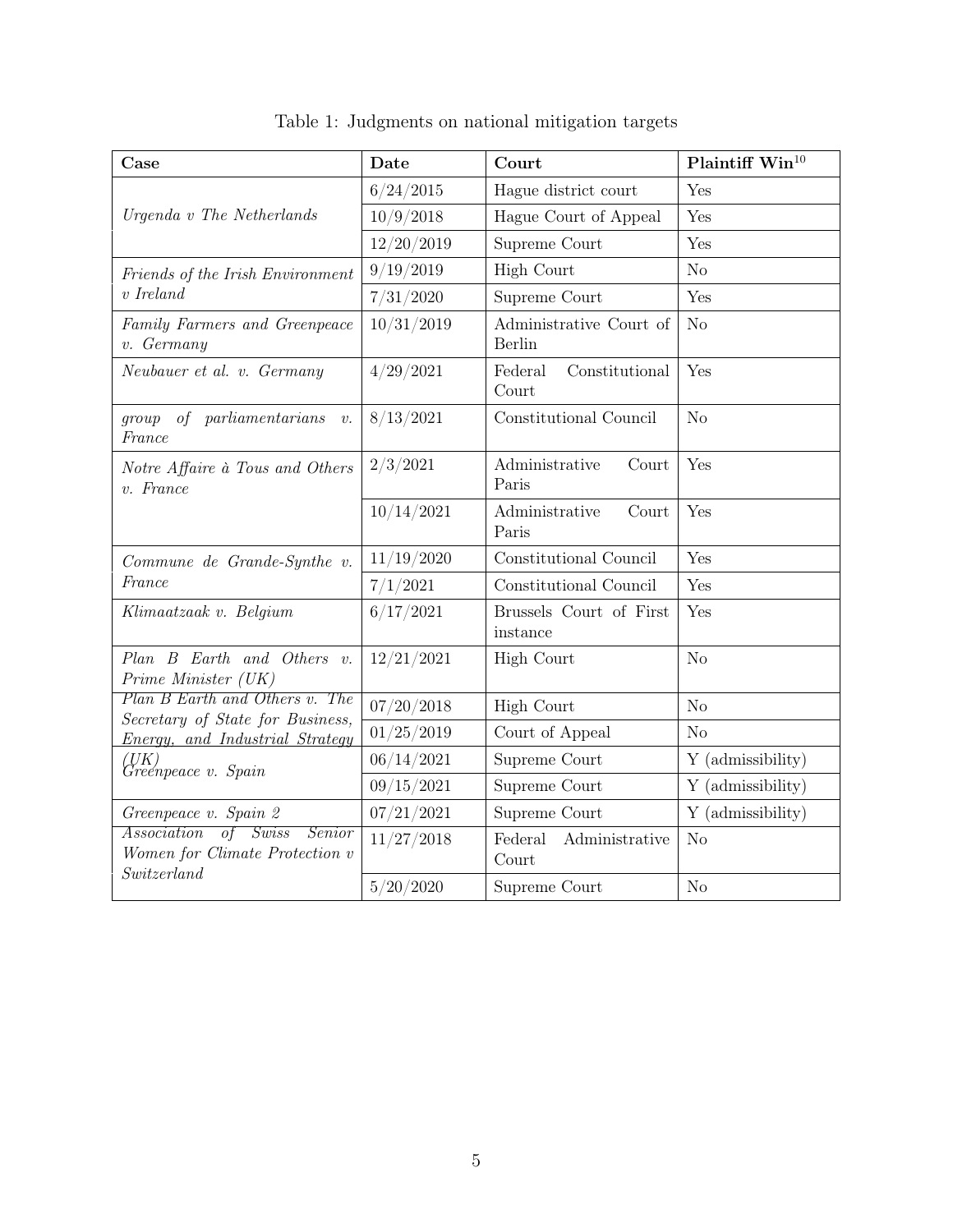The landmark case that inspired much subsequent litigation is Urgenda v The Netherlands. In 2015, the Hague District Court ruled that the government's existing mitigation pledges were insufficient to meet UN goals to keep global temperature increases to within two degrees Celsius. The Court ordered the government to limit GHG emissions to 25% below 1990 levels by 2020. The initial ruling was based on international commitments and on the government's duty of care to its own citizens under the Dutch constitution. In 2018, the Court of Appeal not only upheld the decision but also granted Urgenda's appeal that failing to enact stronger mitigation policies violates government obligations under Articles 2 (right to life) and 8 (right to private and family life) of the European Convention on Human Rights (ECHR). This has legal relevance beyond the Netherlands because all European governments have both implemented the ECHR into national law and have ratified the Paris Agreement. In 2019, the Supreme Court upheld both the verdict and the legal reasoning.

11

Neubauer et al v Germany is another major human rights based case. The plaintiffs allege that the Federal Climate Protection Act sets an insufficiently ambitious target to meet global climate goals.<sup>12</sup> The judgment references the Paris Agreement 38 times and explicitly recognizes the commitment problem that motivates this paper:

"It is precisely because the state is dependent on international cooperation in order to effectively carry out its obligation to take climate action under Art. 20a GG that it must avoid creating incentives for other states to undermine this cooperation. Its own activities should serve to strengthen international confidence in the fact that climate action – particularly the pursuit of treaty-based climate targets – can be successful. [..] The Paris Agreement very much relies on mutual trust as a precondition for effectiveness. [..] the Parties agreed on a climate target (well below  $2$ °C and preferably 1.5°C) without committing themselves to any specific reduction measures. In this respect, the Paris Agreement establishes a voluntary mechanism by which the Parties determine their own measures for reaching the agreed temperature target. These measures must, however, be made transparent. The purpose of the transparency provisions is to ensure that all states are able to trust that other states will act in conformity with the target ([...]).This is significant from the constitutional law perspective to the extent that the route signposted by Art. 20a GG towards globally effective climate action is largely directed through this Agreement."<sup>13</sup>

<sup>12</sup>https://www.bundesverfassungsgericht.de/SharedDocs/Pressemitteilungen/EN/2021/bvg21-031.html (April 29, 2021).

 $13$ http://climatecasechart.com/wp-content/uploads/sites/16/non-us-case-documents/2021/20210324\_11817\_order-1.pdf. paragraph 203 (official English translation).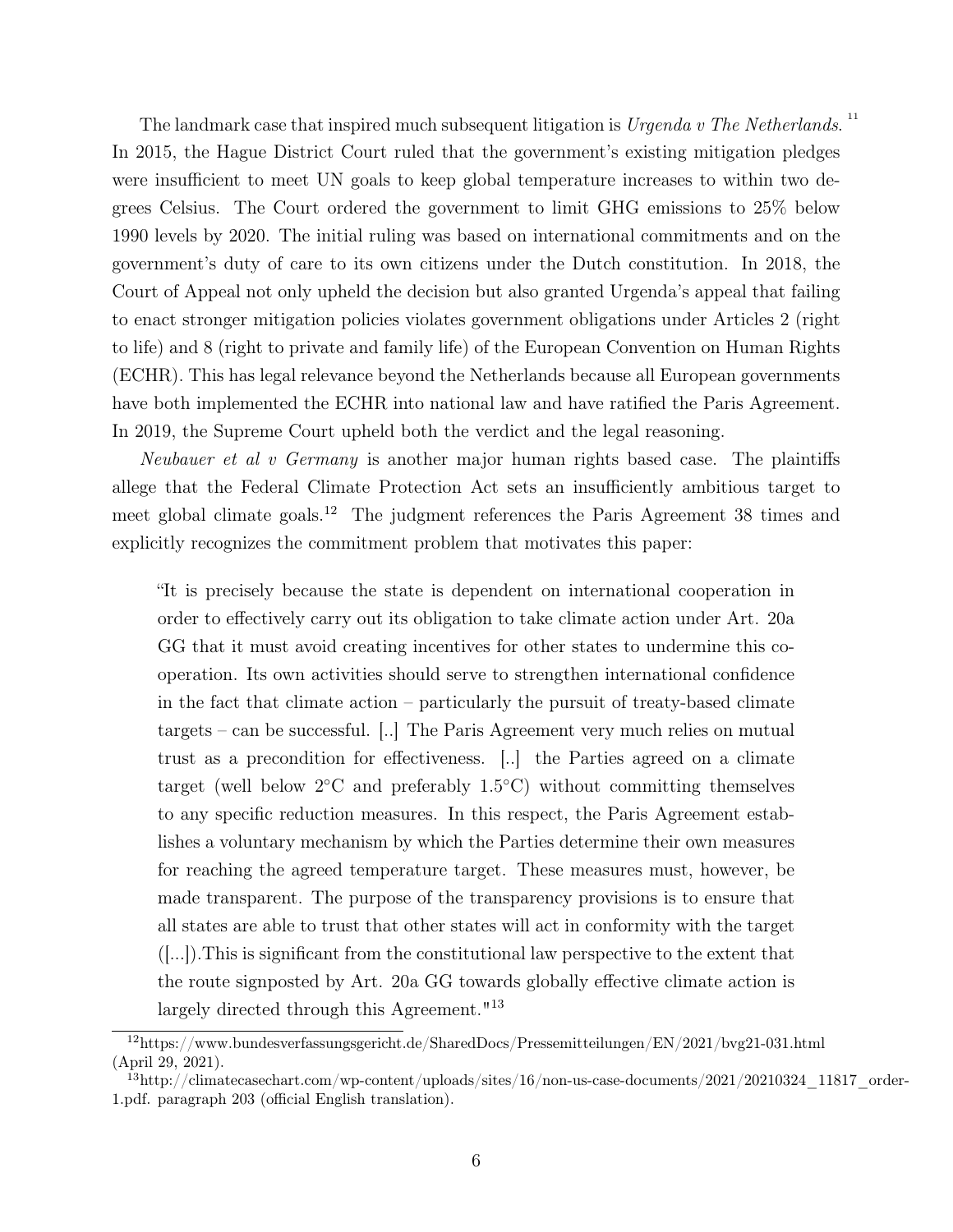The Constitutional Court holds that the government has a constitutional obligation to fight climate change and that the only way to effectively do so is through international cooperation. Since the national law explicitly implements the Paris targets, the government is not free to design a policy that is inconsistent with those targets. Unlike the Urgenda judgment, the Neubauer judgment is based on the undue burdens that would fall upon future generations to cut emissions if the government does not act more quickly: "one generation must not be allowed to consume large portions of the CO2 budget while bearing a relatively minor share of the reduction effort, if this would involve leaving subsequent generations with a drastic reduction burden and expose their lives to serious losses of freedom."<sup>14</sup> The new German government, which for the first time included the Green Party, responded quickly and adopted a more ambitious climate plan.

Not all litigation in all countries has resulted in rulings that are consistent with climate goals or that specify specific mitigation targets. An Irish court initially rejected a claim by Friends of the Irish Environment that the government's mitigation plan violated Ireland's mitigation and human rights obligations, although the Supreme Court later partially reversed that decision. Like in the Irish case, the Belgian Klimaatzaak judgment granted only partial victory to the plaintiff in that the court invalidated existing policies without setting specific new binding targets. In France, an administrative court ordered the State to take immediate and concrete actions to comply with its mitigation commitments but fell short in requiring specific commitments or in demanding financial compensation for delaying action.<sup>15</sup> In a case filed by a local community threatened by climate change (*Commune de Grande-Synthe*), the Constitutional Council similarly ruled that France's mitigation efforts were inadequate but the Court did not specify what the government should do. In the UK and Switzerland, courts have ruled that plaintiffs lack standing.

## 3 Domestic Court Enforcement of Climate Mitigation Commitments

A recent review concludes that the literature on climate litigation "has not yet engaged deeply with questions about the effectiveness of climate litigation as a governance tool."<sup>16</sup> The absence of a robust social science literature on climate litigation is understandable. This is a rapidly evolving area of law and it is impossible to evaluate the causal impact

 $\overline{^{14}}$ Ibid.

<sup>&</sup>lt;sup>15</sup>This is Notre Affaire à Tous and Others v. France. In France, administrative courts can adjudicate whether the government owes civil damages to plaintiffs.

 $16$ (Peel and Osofsky 2020)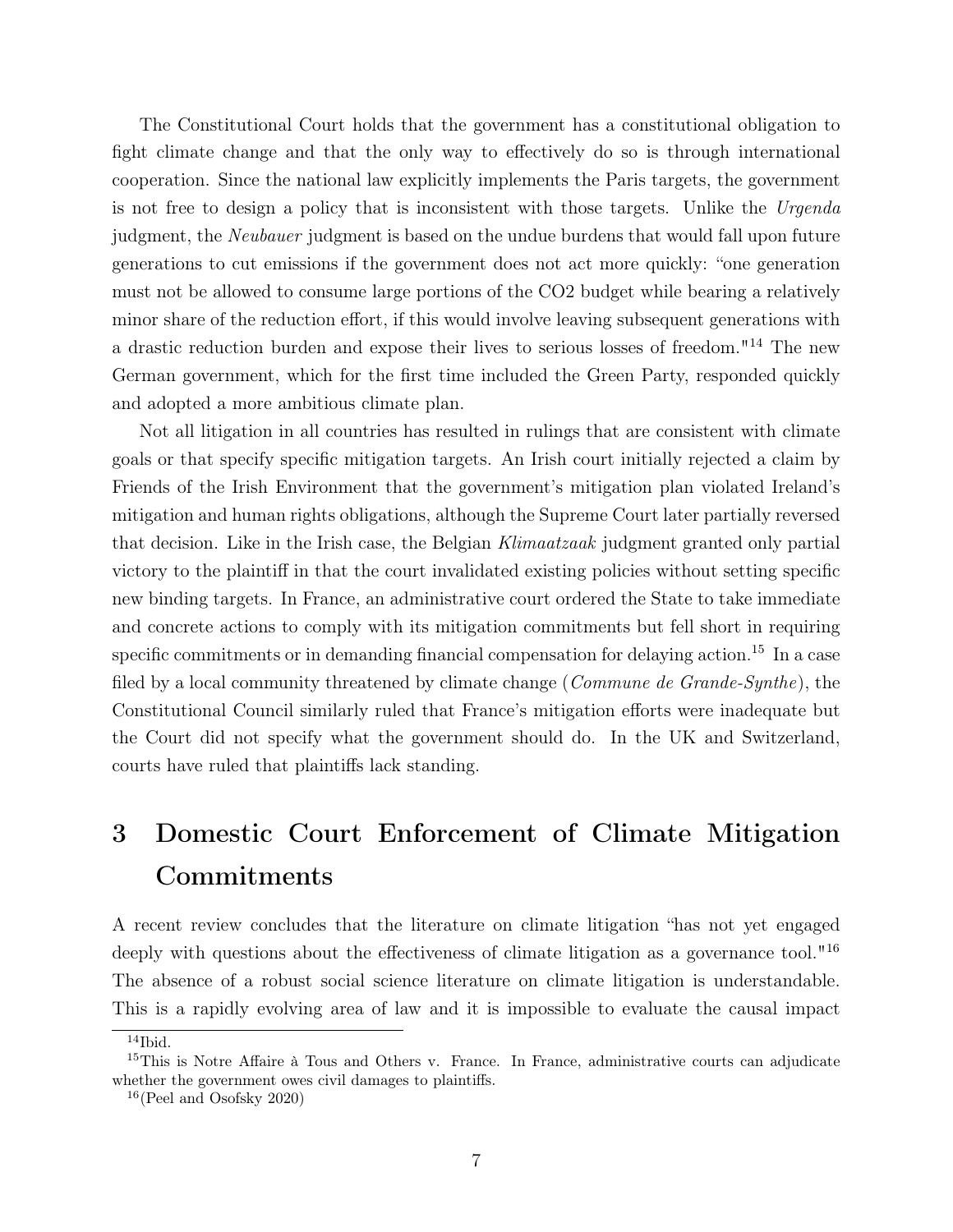of these judgments on policies and emission reductions. What we can examine is whether court judgments have affected the beliefs of consumers, voters, investors, and other relevant actors. Influencing beliefs is exceptionally important. The efficacy of climate commitments depends on whether investors, consumers, and voters believe these promises.

The theory that domestic climate rulings affect asset valuations relies on three propositions that are individually well established but rarely connected. First, climate mitigation commitments face a credibility problem. Second, courts can enhance the credibility of government commitments. Third, events that result in an increased credibility of mitigation commitments affect market valuations of climate sensitive assets.

Both government commitments to the Paris Agreement and their more specific NDC commitments face credibility problems. There is no shortage of reasons why governments have incentives to renege. Democracies typically have difficulties committing to policies for the long term ( Jacobs, 2016). Many mitigation policies generate short-term costs in exchange for uncertain long-term benefits that are conditional on other governments also implementing costly policies. Governments may defect from their mitigation commitments due to fears of free-riding, capture by special interests, shifts in public opinion, distributive conflicts, and/or changes in preferences over intertemporal trade-offs (e.g. Barrett, 2007 Aklin and Mildenberger, 2020).

Whether and why governments will actually renege is an empirical question. There are strong pro-compliance domestic and international forces. Yet, doubts about the credibility of mitigation targets influences firms and investors. If market actors lack confidence that governments will follow through on their mitigation commitments, then they will underinvest in carbon reducing technology, overinvest in carbon-intensive assets, and assume a businessas-usual approach until they see evidence to the contrary (e.g. Brunner et al., 2012). These credibility issues are widely recognized. The report of the high level commission on carbon prices highlights that: "The efficiency of carbon-price signals in changing behaviors and driving investments depends on the long-term credibility and predictability of those signals" (Stiglitz et al., 2017, 22).

Consistent with the credibility gap, stock markets do not value climate sensitive assets 'as-if' governments are committed to Paris Agreement goals. For example, a recent study estimates that about 60 per cent of oil and gas and 90 per cent of coal must remain unextracted by 2050 to meet Paris Agreement goals ( Welsby et al., 2021). The risk of such stranded assets is barely priced into the valuation of firms whose primary assets are coal, oil, or gas reserves ( Shimbar, 2021).

Climate mitigation policies include market-based and non-market based policies that differentially affect the profitability of firms. Market-based mechanisms set carbon prices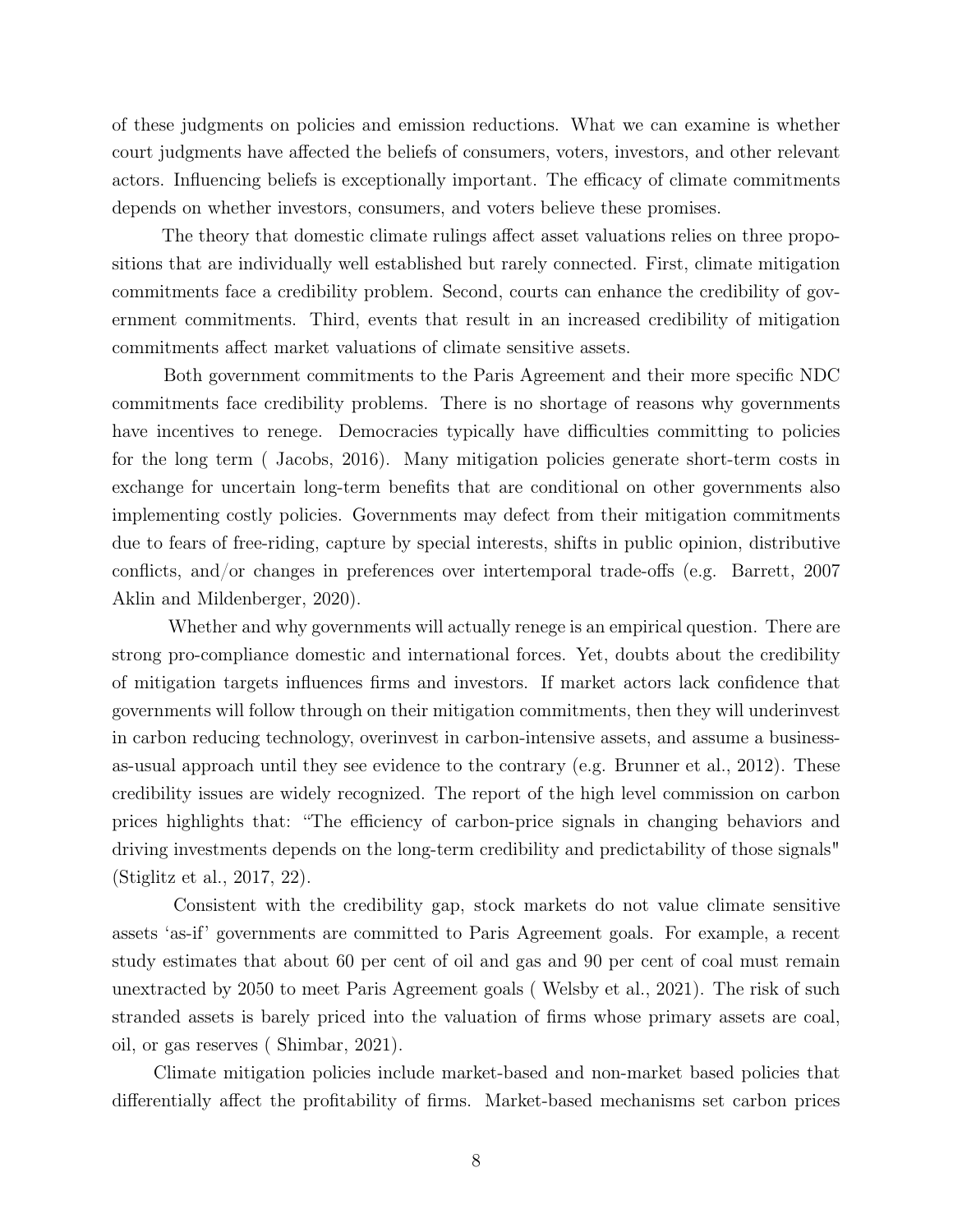through taxes or cap-and-trade schemes. Such policies should incentivize firms to invest in less carbon intensive means of production and favor renewable energy. However, in practice, industries often pressure governments to set prices so low that evidence for their effects on emissions is inconsistent at best Green, 2021). The IMF estimates that governments would have to raise fossil fuel prices by about \$4.3 trillion a year in order to meet Paris climate goals (Parry et al., 2021). Non-market-based mechanisms include regulation, subsidies for renewable energy, and investments in technology development. For example, regulation to reduce methane emissions during fossil fuel extraction (and transport) could increase cost for some firms and make alternative energy sources more attractive. Thus, in theory, any news that makes such mitigation policies more or less likely could influence the market valuation of carbon intensive industries and renewable energy firms.

Several studies have investigated whether asset prices are responsive to new information about likely mitigation policies, yielding mixed findings (for a review, see Venturini, 2022). For example, one study found that after the Paris Agreement, the systemic risk for low-carbon indices decreases while the weight of low carbon indices in portfolios increases but there is only a mild reaction for most carbon-intensive indices (Monasterolo and De Luca, 2020). The unexpected success of the first Global Climate Strike on March 15, 2019 caused a decrease in stock prices of carbon intensive firms in Europe (Ramelli et al., 2021). Announcements about the outcome of global climate negotiations had modest effects on just the stock prices of green firms until the Paris Agreement but have also affected brown (carbon intensive) firms since ( Schuetze et al., 2020). Announcements related to the Paris Agreement negatively affected polluting industries in the German stock market ( Pham et al. 2019). Negative news may also matter. The 2016 election of President Trump and the subsequent U.S. withdrawal from the Paris Agreement appears to have benefited the stock market returns of carbon intensive firms (the 2020 election had the reverse effects) ( Alessi et al., 2021; Ramelli et al., 2021).

This literature has not yet considered litigation over mitigation targets as a source of belief updating. The theoretical idea that independent courts can lock-in government policies is foundational in the study of both domestic and international courts in democratic politics (e.g. North and Weingast, 1989 Moravcsik, 2000). Scholars have also long recognized the centrality of domestic courts in implementing international human rights treaties (e.g. Simmons, 2009) and international legal obligations more generally ( Verdier and Versteeg, 2015). Thus, although the role of domestic courts in enforcing global mitigation targets is relatively new, the role of domestic courts in enforcing international legal commitments is reasonably well understood.

It is not obvious that domestic courts will be a strong pro-compliance force on climate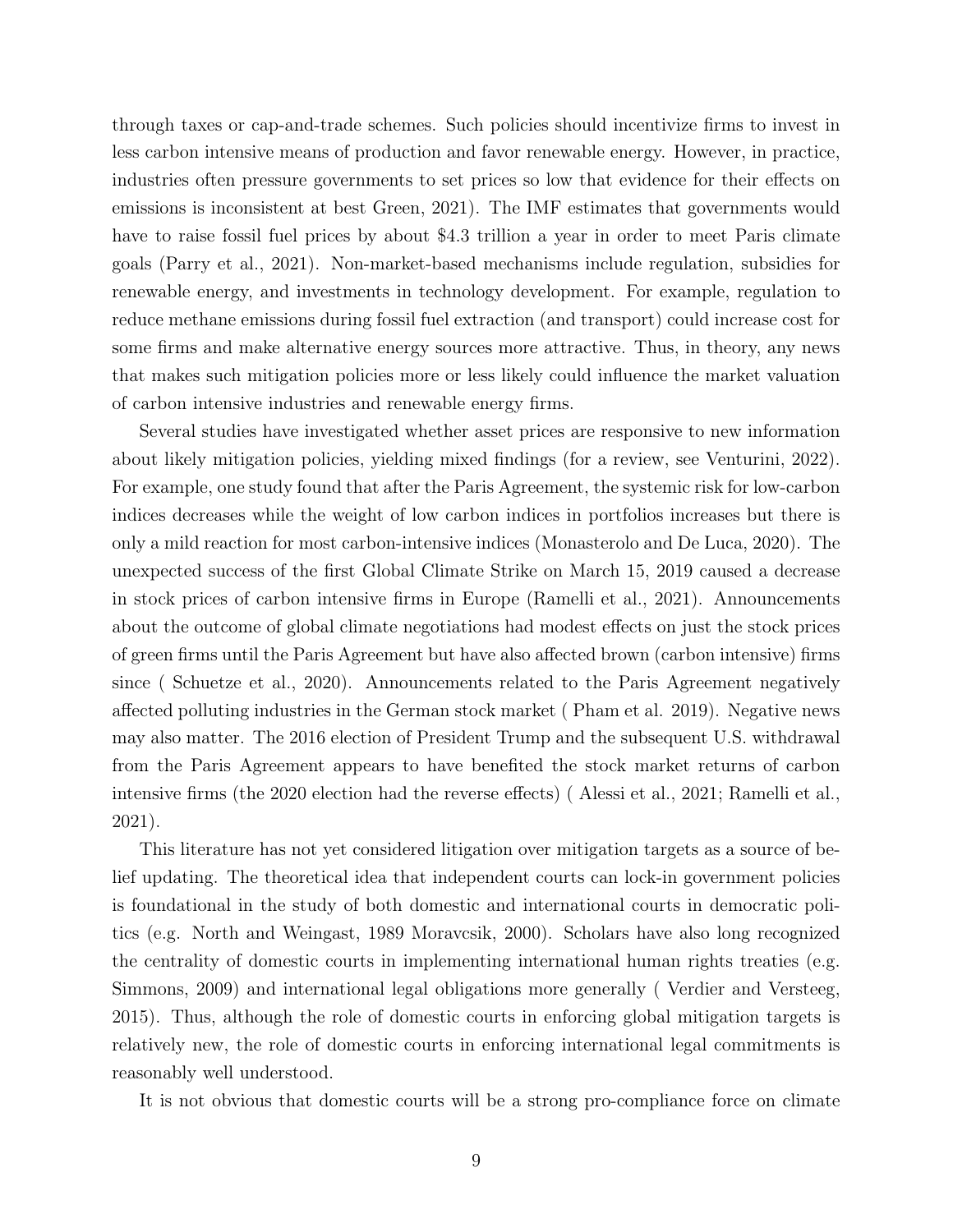issues. Climate litigation is a two-way street (Peel and Osofsky, 2020 Savaresi and Setzer, 2021). Energy markets, especially in natural gas and coal, often operate with long-term contracts due to large-scale up front investments. Policies that affect the value of such contracts are subject to litigation. Property rights are strongly protected in international human rights and investment law as well as in many constitutions. People and communities regularly challenge large scale wind or solar farms based on procedural issues, indigenous rights, or other legal claims (Savaresi and Setzer, 2021). Courts may hold the government accountable for mitigation promises but they can also limit policy options and protect firms from the negative consequences of such policies. For example, the German (coal) utility giant RWE filed an investment arbitration disputed based on the Energy Charter following the Dutch government's decision to phase out coal, which was partially to implement the Urgenda ruling (Setzer and Higham, 2021).

This paper is not about whether (or which) courts are likely to come down with strong pro-climate judgments. Instead, the question is whether mitigation targets become more credible following such a ruling. In liberal democracies with strong independent courts we typically expect governments to implement court judgments. Yet, there may still be some doubts about the effectiveness of these rulings. Courts may well be reluctant to overstep their authority and order relatively vague remedies. For example, in the Klimaatzaak case the Belgian Court of First Instance found that the government's unambitious mitigation policies had breached its duty of care but it also left specific targets to legislative and executive bodies. Even if courts adopt specific targets, as in Urgenda, GHG emissions fluctuate based on numerous non-policy related factors, such as economic cycles. Holding governments accountable for meeting these targets likely requires subsequent costly and slow legal proceedings.

Moreover, not all climate rulings should be expected to have the same effect. First, some judgments could update investor beliefs about mitigation policies more than others. The aforementioned positive rulings were largely surprises. This was most obviously true of the first Urgenda judgment. Yet, even Luisa Neubauer, the plaintiff in the 2021 German case, called the ruling "so, so unexpected."<sup>17</sup> It would not seem unreasonable to think that most investors would expect courts to stay relatively deferential to governments. If this is so, then we should expect stronger updating following positive climate rulings than negative ones, at least initially. Moreover, the strongest updating should take place following the first ruling in a country as investors may expect that appeals courts tend to uphold prior rulings.

Second, not all firms should be equally affected by court rulings. The effect of mitigation policies on renewable energy producers is the most straightforward, as these firms are direct

<sup>17</sup>https://www.cnn.com/2021/05/09/europe/climate-lawsuits-governments-intl-cmd/index.html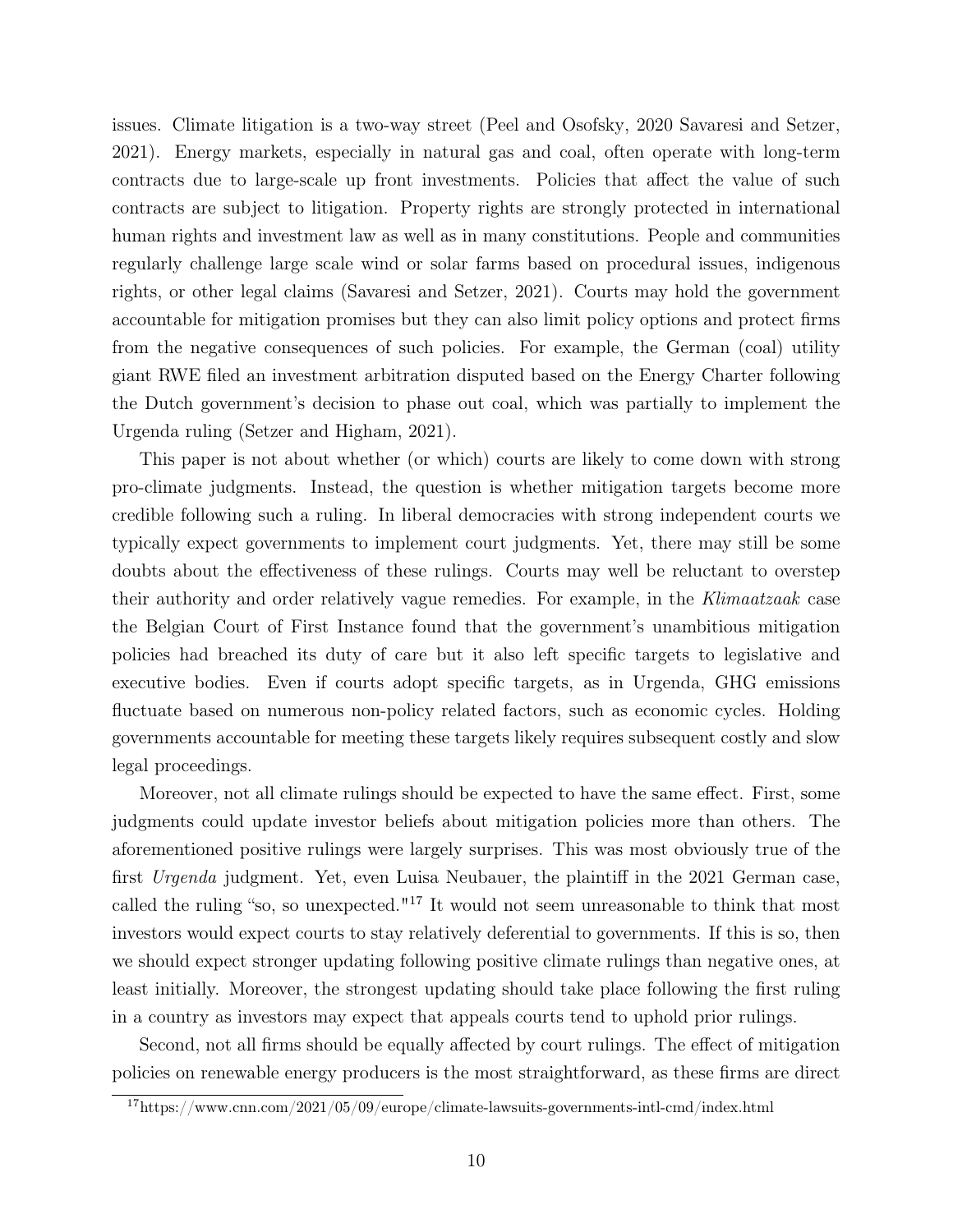beneficiaries of subsidies and indirect beneficiaries of carbon pricing. The effect on brown firms is more complicated. Strong mitigation policies may most clearly affect European firms that are heavily invested in coal. Burning coal leads to the largest GHG emissions. As a result, most European governments are committed to phasing out coal. By contrast, natural gas is widely seen as a key transitory fossil fuel and has received a "green" designation by the EU for at least the coming decade. European governments do have plans to reduce the extraction of of and dependence on oil. Yet, oil companies operate in a global market. Court rulings could lead to greater shares of fossil fuel assets controlled by private firms or firms headquartered in countries with looser domestic regimes (as illustrated by the Shell examples mentioned earlier).

A third question concerns geographic bounds. The EFTA and EU countries are a relatively highly integrated markets. Yet, it may still be that investors expect firms headquartered in the country of litigation to benefit more from an increased commitment. Not all firms (can) operate in all countries. Yet, court rulings could alter beliefs not just about mitigation policies in a specific country but they may also raise expectations that other courts will follow suit. Thus, whether these litigation outcomes affect asset prices in just home country firms or also other European firms is an empirical question worth testing.

## 4 News about Climate and Climate Litigation

A news analysis serves as a preliminary assessment of the theory's plausibility. The theory suggests that court judgments can update investor beliefs on whether governments will strengthen their mitigation commitments. This is only plausible if litigation outcomes provide new evidence on the day of their announcements. If investors anticipate a ruling's direction with great certainty, then they should have already priced in the ruling before the public announcement. Moreover, if court judgments are sufficiently significant events to move stock market prices, then they should get a fair bit of attention. Finally, a news analysis can help reveal if other relevant events could be responsible for moving markets on any given day.

Figure 1 plots daily counts of Factiva news stories about climate change concerning the country of the ruling five days before and after each judgment.<sup>18</sup> This search helps establish whether the ruling increases reporting on climate change and whether there were other simultaneous stories about climate change that could differentially affect the relative valuation of renewable and fossil fuel stocks. A supplemental search looks for mentions of

<sup>18</sup>Based on Factiva's subject category for climate change.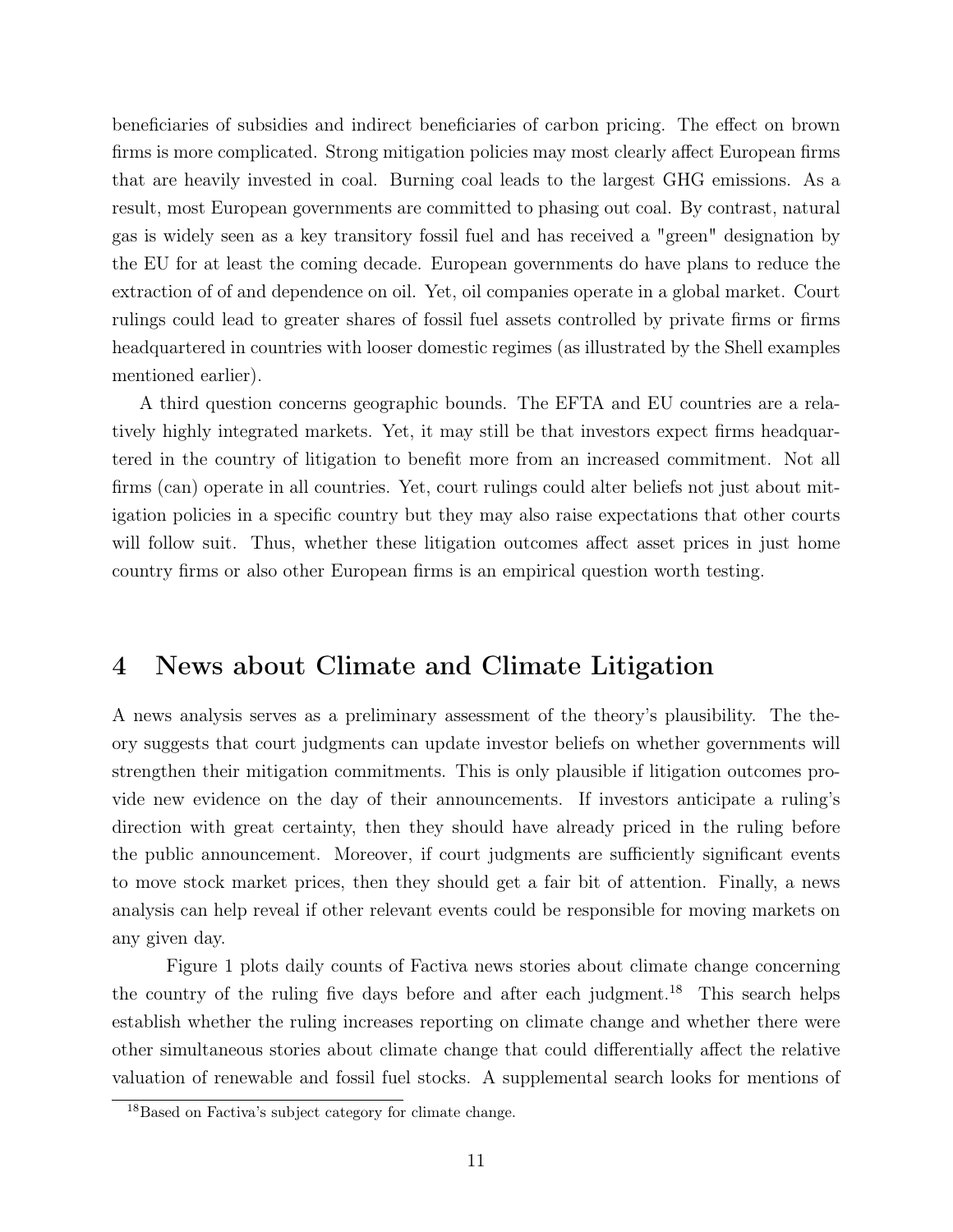the judgment. However, this search is less reliable as news stories differ in how they report on judgments. I also read news stories about judgments in major news sources widely read by investors, such as the Financial Times, for indications of whether the judgment could be seen as a surprising event.

Figure 1: Factiva News Stories about Climate Change in Days Before and After Climate Judgments



Note:Red lines are plaintiff losses

As expected, the canonical Urgenda rulings received considerable attention on the day of each ruling (day 0) and the day thereafter. There were about ten times as many climate change stories about the Netherlands on Urgenda day rulings compared to other days in the same year. This attention was international. On the day of the 2015 ruling, Dutch was only the fourth common language of a Factiva news story (after English, Spanish, and French, equal with German). Many news stories use adjectives like "historic" or "landmark" to describe the ruling and mention that it opens the door to similar lawsuits in other countries.<sup>19</sup> The appeals rulings in 2018 and 2019 also attracted international attention but the news stories did not express the same sense of a seismic shift.

<sup>19</sup>For example: "Hague court orders cut in Dutch emissions" By Duncan Robinson and Pilita Clark in Financial Times. 25 June 2015.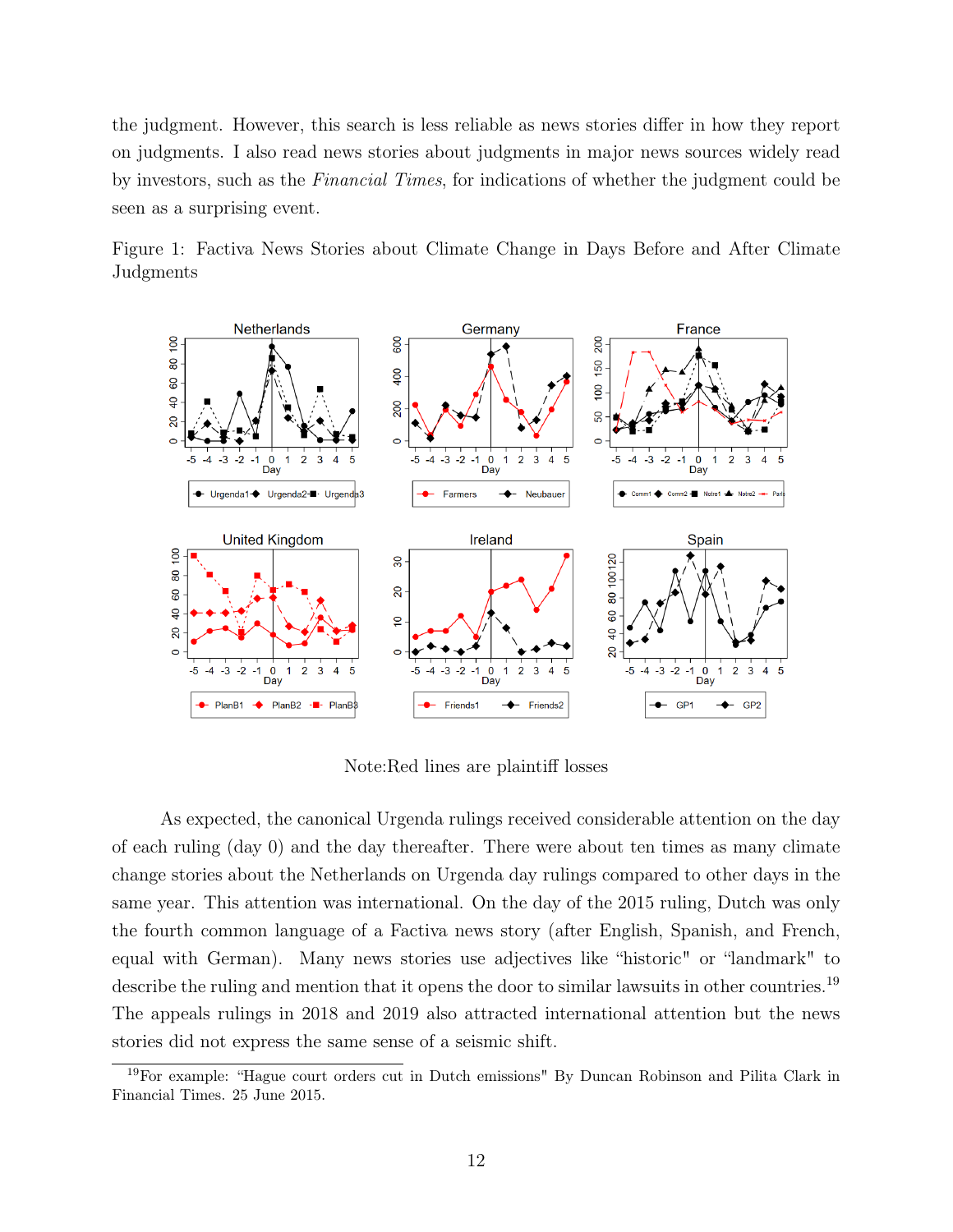European news sources also reported extensively on the Neubauer judgment, again using terms like "groundbreaking" and "historic" to describe its potential impact.<sup>20</sup> There are also upticks in news stories about climate change on the days of pro-climate rulings in France, with English language stories outnumbering French ones. For example, The New York Times labels the first *Notre Affaire à Tous* ruling "pivotal."<sup>21</sup> There was less attention for the followup judgments. The Friends of the Irish Environment judgment mostly drew attention in Ireland and the United Kingdom where it was considered a major event. As the *Irish Times* put it: "Those within the Government pressing for legally binding specifics to be included in a new statutory plan, can now argue that further international embarrassment, and the Four Courts, await any failure to adequately do so."<sup>22</sup>

There are a handful of news reports that anticipate a ruling's timing but none that made any prediction regarding the outcome of a case. The 2019 Family Farmers and Greenpeace v Germany judgment is the only negative ruling to attract considerable media attention, although mostly in Germany. The Associated Press and Agence France Press picked up the story but few newspapers outside of Germany did so. The red lines in figure 1 show that other negative rulings do not result in major increases in reporting about climate; suggesting that these are not (yet) seen as major events by journalists. There was some domestic reporting on the Plan B judgments in the UK and very few stories on the Swiss rulings. The negative judgment on the first *Friends of the Irish Environment* ruling coincides with reporting about the upcoming 2019 UN Climate summit, which is responsible for the temporary increase in news reports about climate.

The main conclusion from the (preliminary) media analysis is that the pro-climate rulings on the merits attract considerable international attention and that these rulings are described with adjectives that suggests that updating of beliefs about likely policy changes is at least plausible. The evidence is consistent with a view that negative rulings were not seen as major news events, at least by the media.

<sup>20</sup>For example: "Constitutional court strikes down German climate law" 29 April 2021, Guy Chazan in the Financial Times.

<sup>21</sup>"Pivotal Ruling On Emissions Faults France Over Damage" Constant Méheut, 4 February 2021, The New York Times

 $22^\circ$ Ruling a cause for international embarrassment" Colm Keena, 1 August 2020, The Irish Times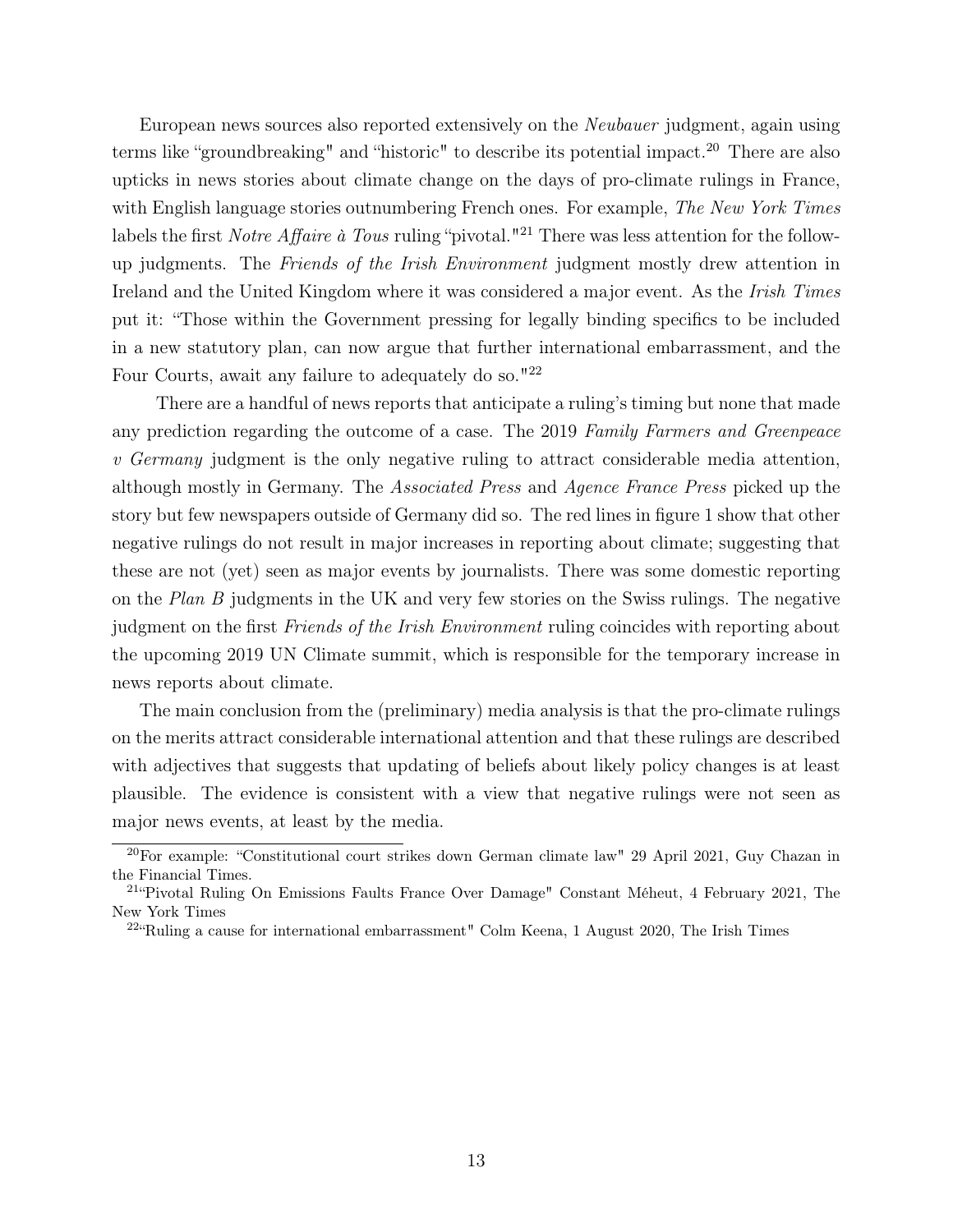## 5 Data and Method

#### 5.1 Data on Firms and Stock Prices

A first important data issue concerns the selection of firms. The Carbon Underground 200 is a list of the top 100 coal and top 100 oil and gas companies worldwide, ranked by the carbon emissions content of their reported reserves. I select all firms that are headquartered in Europe (meaning EFTA/EU/UK) or firms listed on a European stock exchange. For example, Gazprom and Tata Steel are not incorporated in EFTA countries but they do have considerable economic activity there and are thus listed on the London/Frankfurt stock exchange. This yields 19 Oil and Gas firms, and 14 Coal firms; reflecting that this region is not a global center of activity for the fossil fuel industry. A future version will check the robustness of the findings using the Global Coal Exit List produced by the German NGO Urgewald.

The list of green companies comes from the *Clean200*, which is intended as the clean energy inverse of the Carbon Underground 200 Heaps, 2018. It includes firms with a market capitalization of at least 1 billion and a minimum of 10% in green revenue. Some of the major renewable energy firms like Nordex and Vestas are also included on the Green list, but the Green list includes many firms that are not primarily about renewable energy, like Philips and Akzo/Nobel. Excluding the firms whose main business purpose is renewable energy, this yields 60 firms, reflecting that Europe is a hotbed for "green" firms. Both the *Clean 200* and the Carbon Underground 200 lists are widely used in event studies (e.g. Dordi and Weber, 2019 Schuetze et al., 2020.

There is no similarly widely used list of firms that specialize in the production and deployment of renewable energy. I searched the S&P business description of all European incorporated firms with a market valuation over 1 billion dollars for terms related to solar, wind, and biofuels. I only included firms whose main business activity is renewable energy firms, thus excluding many energy firms who produce some solar or wind energy as part of their activities. I also consulted the WilderHill New Energy Global Innovation Index, which was established in 2006. This is an index comprised of companies who focus on generation and use of cleaner energy, conservation, efficiency and advancing renewable energy. This yielded a total of 43 European renewable energy firms. The appendix lists all firms included in the analysis.

Second, I downloaded daily stock prices from Compustat, Capital IQ global from January 1, 2015 until December 31 2021. The core dependent variable in this study  $R_{it}$  is the return (percentage increase) of daily close price of stock i on day t adjusted for stock splits  $(AJEXDI)$ and the current total return factor (TRFD), which help adjust daily stock prices dividends,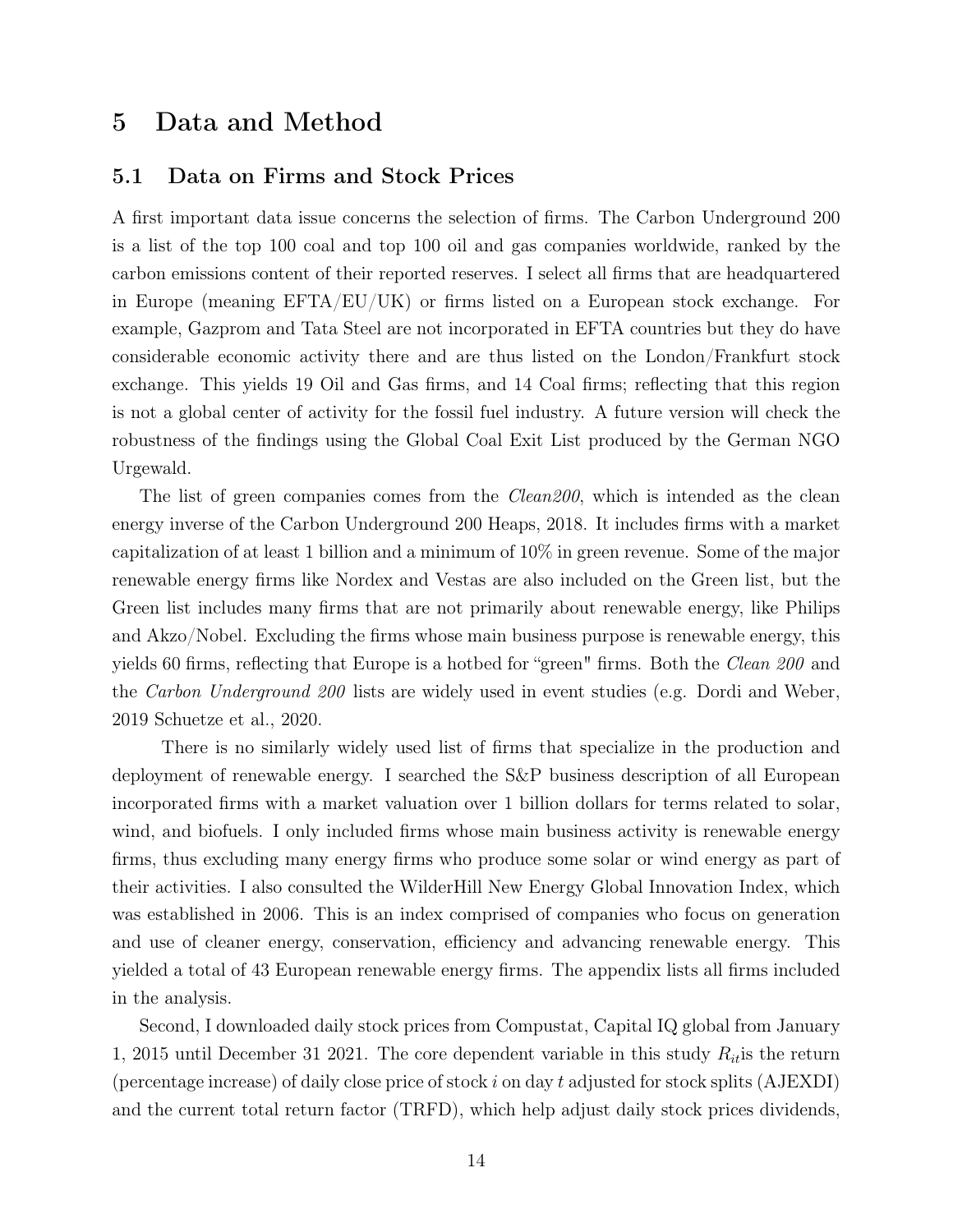and cash equivalent distributions.

Table 2 provides the summary statistics. The average daily returns for renewable firms is higher (.08 percentage points) than for green (.06), oil (.05) and especially coal firms (02). This reflects well known overall trends that renewable stocks have outperformed fossil fuel stocks during this period. The analysis asks to what extent days where plaintiffs win litigation challenging national mitigation targets offer unusually high returns for renewables stocks, thus contributing to the overall market adjustments. The summary stats also show that the fossil fuel firms in this analysis are on average larger and attract a higher daily trading volume. The analysis will assess the robustness of the results for only including the largest renewable firms.

|                      | Renewables   | Green       | Oil/Gas     | Coal        |
|----------------------|--------------|-------------|-------------|-------------|
|                      | mean         | mean        | mean        | mean        |
| Daily Returns        | 0.08         | 0.06        | 0.05        | 0.02        |
| Market Value         | $1.3e + 10$  | $6.9e + 10$ | $7.2e{+}11$ | $1.6e + 12$ |
| Daily Trading Volume | $9.4e + 0.5$ | $2.0e + 06$ | $4.9e + 06$ | $2.8e+07$   |
| Frankfurt            | 0.18         | 0.24        | 0.05        | 0.07        |
| London               | 0.11         | 0.10        | 0.53        | 0.57        |
| Paris                | 0.05         | 0.21        | 0.05        | 0.00        |
| Amsterdam            | 0.08         | 0.13        | 0.05        | 0.00        |

Table 2: Summary table

There are also notable geographical differences. The fossil fuel firms are more likely to be traded on the London Stocj Exchange whereas renewable energy and Green firms are more likely registered on the Frankfurt Stock Exchange. This is especially important to keep in mind when evaluating whether home country firms are more affected by court judgments.

#### 5.2 Event Studies Method

Event studies are well-established in the finance literature, including studies that examine the effects of corporate litigation outcomes on market valuations Bhagat and Romano, 2002. The typical approach is to compare the actual returns (daily percentage increase) of a firm during the event window to the expected returns. The abnormal returns can then be ascribed to the event and statistical inference can reveal how unusual these abnormal returns are.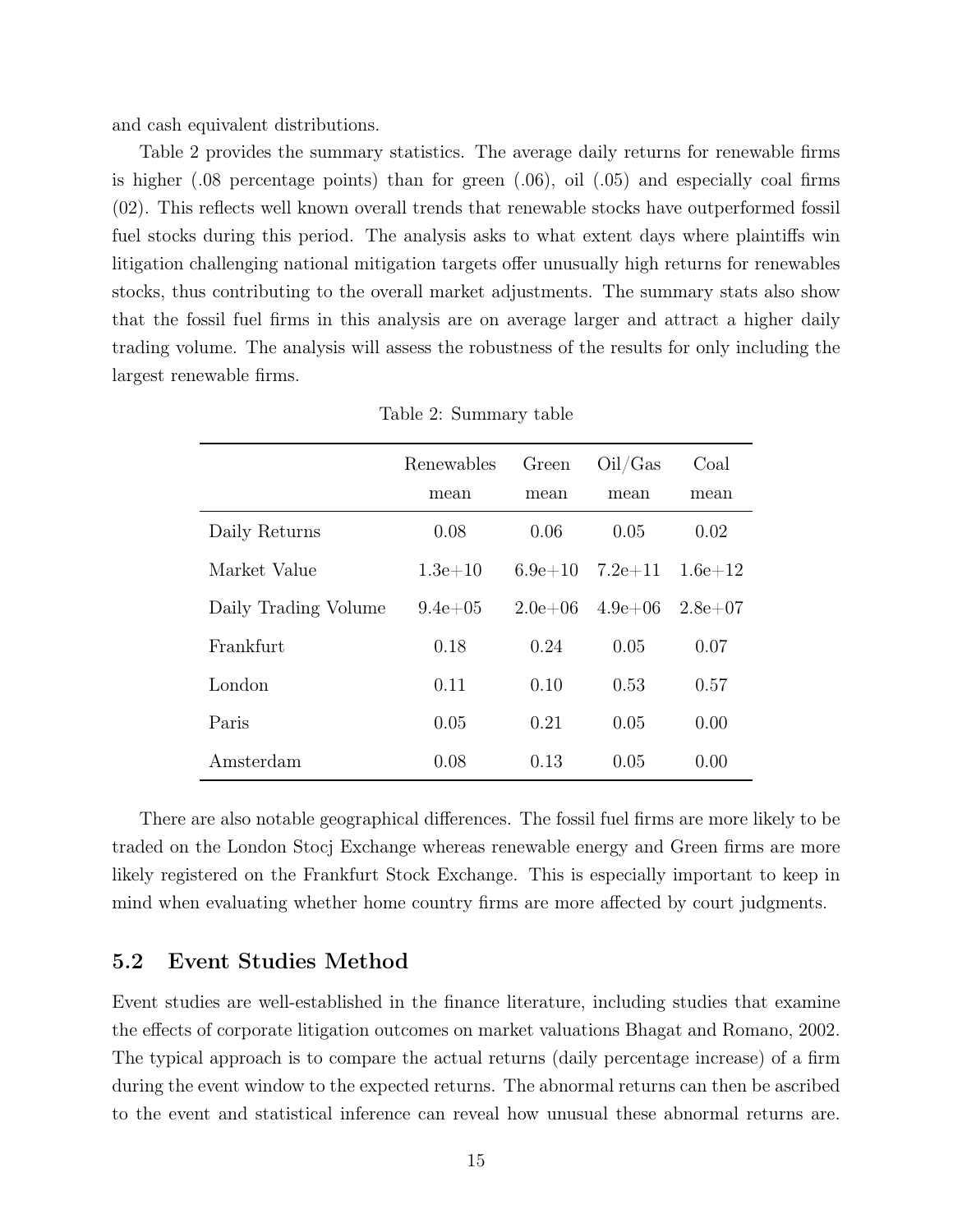The simplest event studies examine the influence of one event, such as an adverse litigation outcome, on the market valuation of one firm.

This paper asks a more complicated question about the effect of a series of events (court judgments) on the stock prices of a portfolio of firms (renewables, green, oil and gas firms, and coal). I use the following basic estimating equation, where  $R_{it}$  is the return (percentage increase) of stock  $i$  on day  $t$ .:

### $R_{it} = \alpha_i + \beta 1_i RM_t + \beta 2_i SMB_t + \beta 3_i HML_t + \beta 4_i BRENT_t + \partial 1 Win_t + \partial 2Loss_t + \varepsilon_{it}(1)$

The first part of the equation estimates expected returns.  $\alpha_i$  is the average daily rate of return for a stock. In robustness checks, this average return is allowed to vary by year. The simplest model for expected returns is the capital asset pricing model, which estimates expected returns based overall market returns. The Fama-French 3-factor model more adequately estimates expected returns (Fama and French, 1993). This model expands on the capital asset pricing model by accounting for the excess risk that value and small-cap stocks face as a result of their higher cost of capital and greater business risk. Although the data include mostly large firms, I do estimate the model with (and without) these extra factors. The Fama/French European 3 Factors [Daily] come from Kenneth French website.<sup>23</sup>  $RM_t$ is the market rate of return,  $SMB_t$  is the size premium (small vs big),  $HML_t$  is the value premium (high minus low).

The equation takes into account that energy stock prices may be influenced by fluctuations in crude oil prices. Event studies do not always include these prices because the events that influence the valuations of oil companies may also shape price fluctuations. This could suppress the estimation of event effects. Litigation is unlikely to have this type of effect so I estimate the model both with and without crude oil prices. European crude oil prices come from the St Louis Federal Reserve.<sup>24</sup>

The  $\beta$  parameters are estimated separately for each stock, allowing each stock to have a different responsiveness to market and oil price fluctuations. Thus for each stock the model estimates five parameters to establish expected returns: the average return  $(\alpha)$ , the stock return's responsiveness to the market, the size premium, the value premium, and crude oil prices. The standard errors  $\varepsilon_{it}$  are clustered on stocks (firms).

The  $\partial$  parameters are the coefficients of interest. Win<sub>t</sub> equals 1 on the day of a court ruling in favor of a plaintiff and the day after. Two days seems about the length of the media attention in the previous section.<sup>25</sup> The expectation is that  $\partial 1$  is positive for renewable

 $^{23}$ http://mba.tuck.dartmouth.edu/pages/faculty/ken.french/data\_library.html#International

<sup>24</sup>https://fred.stlouisfed.org/series/DCOILBRENTEU

<sup>25</sup>I did experiment with longer event windows.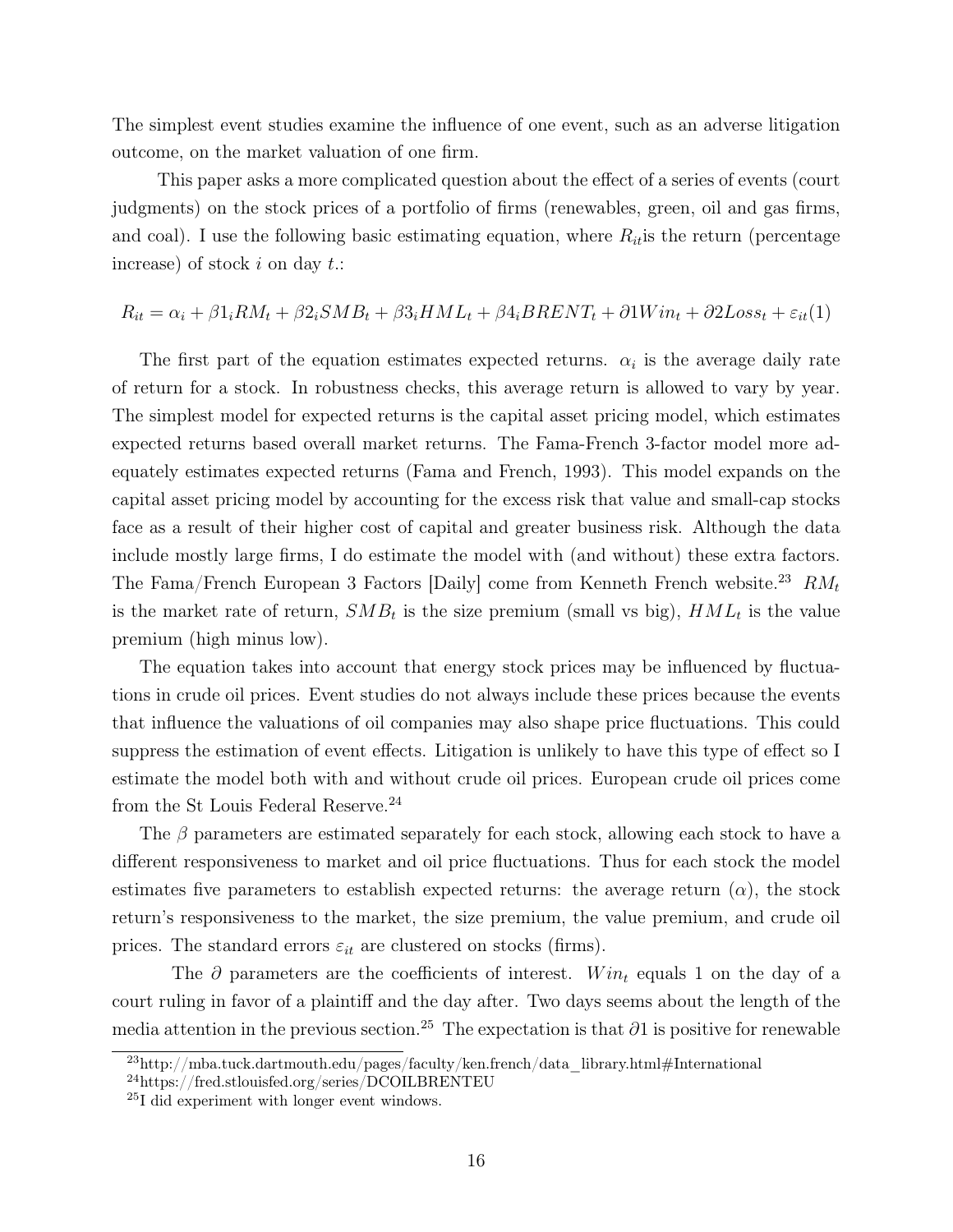stocks and ∂2 for fossil fuel stocks. In addition, I also estimate separate ∂ parameters for companies that are headquartered in the country in which the litigation takes place.

## 6 Regression Findings

Figure 2 shows the findings from a model that aggregates all positive judgments and negative judgments. Moreover, the model includes an additional parameter for when a ruling occurs in the country where the firm is incorporated. An alternative model that defines a home country as any country where the company is listed on the stock market has very similar estimates.

Figure 2: Average Effect of Climate Litigation Outcomes on Stock Market Returns of European Renewable, Green, Oil/Gas, and Coal Firms



The figure only shows the event coefficients, thus eliminating the many coefficients that help estimate expected returns. A plaintiff win has a significant positive effect on the returns of renewables. The average effect is .27 percentage points, which is considerable given that the average daily returns are .08 percentage points. Over the two day event window, a positive ruling thus contributes to a liitle more than half a percentage point unusual returns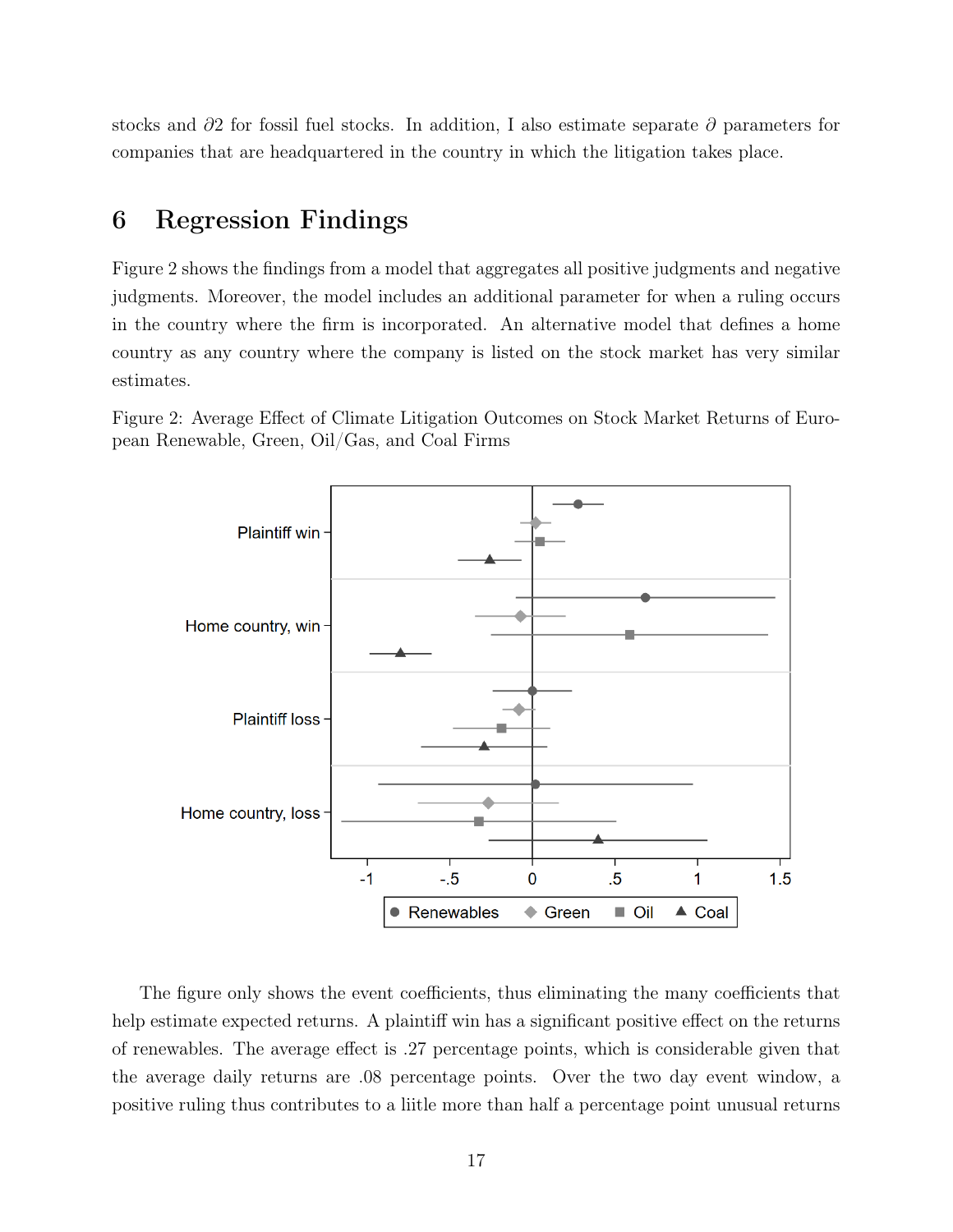for renewables. There is an additional positive effects on renewable firms with headquarters in the country where the litigation took place. The effect is very large (.69) but imprecisely estimated (although significant at the 10 percent level).

There are no significant effects on green or oil and gas stocks. However, the negative effect on coal stocks mirrors the positive effect on renewables (-.27 significant at the .01 level). Moreover, there is a very large negative effect on coal stocks when the ruling is in a company's home country: a daily decline of 3.3 percentage points! However, this effect is entirely driven by the German firm RWE following the Neubauer ruling. RWE was the only "domestic" coal firm on the Carbon Underground list that experienced a climate litigation judgment. RWE is also the firm that is suing the Dutch government for its decision to phase out coal. While it is thus credible that this firm's market valuation is sensitive to climate litigation, it would not be prudent to draw generalizable conclusions from this very small sample. In future iterations, I will include tests that have more coal companies and/or code which coal-intensive companies are most important economically in the various European countries.

Plaintiff losses did not have significant effects on the stock market returns of any group of firms. This is consistent with the notion that the market anticipates that courts will, for the most part, defer to legislatures and executives on mitigation targets. Thus, when a court throws out a climate suit, investors do not significantly update their beliefs about the credibility of mitigation targets.

Figure 3 plots the effect of individual positive rulings on renewables. The first positive ruling in each country typically has the largest positive effects on daily returns for renewable firms. This is consistent with an updating of priors mechanism. That is: the first Urgenda ruling had a strong positive effect on renewables returns but the upholding of that ruling on appeal did not move the markets much, presumably because it was more expected. The main anomaly is that renewable firms did not have higher returns on the days following the Neubauer ruling. This was driven by large losses among the major renewable companies, like Ørsted, Siemens Gamesa, and Powercell. Danish giant Ørsted's losses are likely due to a company announcement on April 30 (the day after Neubauer) regarding severe damage to seabed cables for its offshore UK windfarms, which led to a 6 percentage point drop in stock prices. The sensitivity of the findings to individual stocks warrants further scrutiny.

These results are preliminary. The findings are robust to some alternative model specifications, such as including lags for returns, excluding the crude oil prices, excluding the two additional Fama/French factors, allowing fixed firm effects to vary by year, estimating the model only with renewable firms with a market value over 1 billion dollar, and estimating the model on the post 2018 period (when most rulings occur). The effects on coal firms are less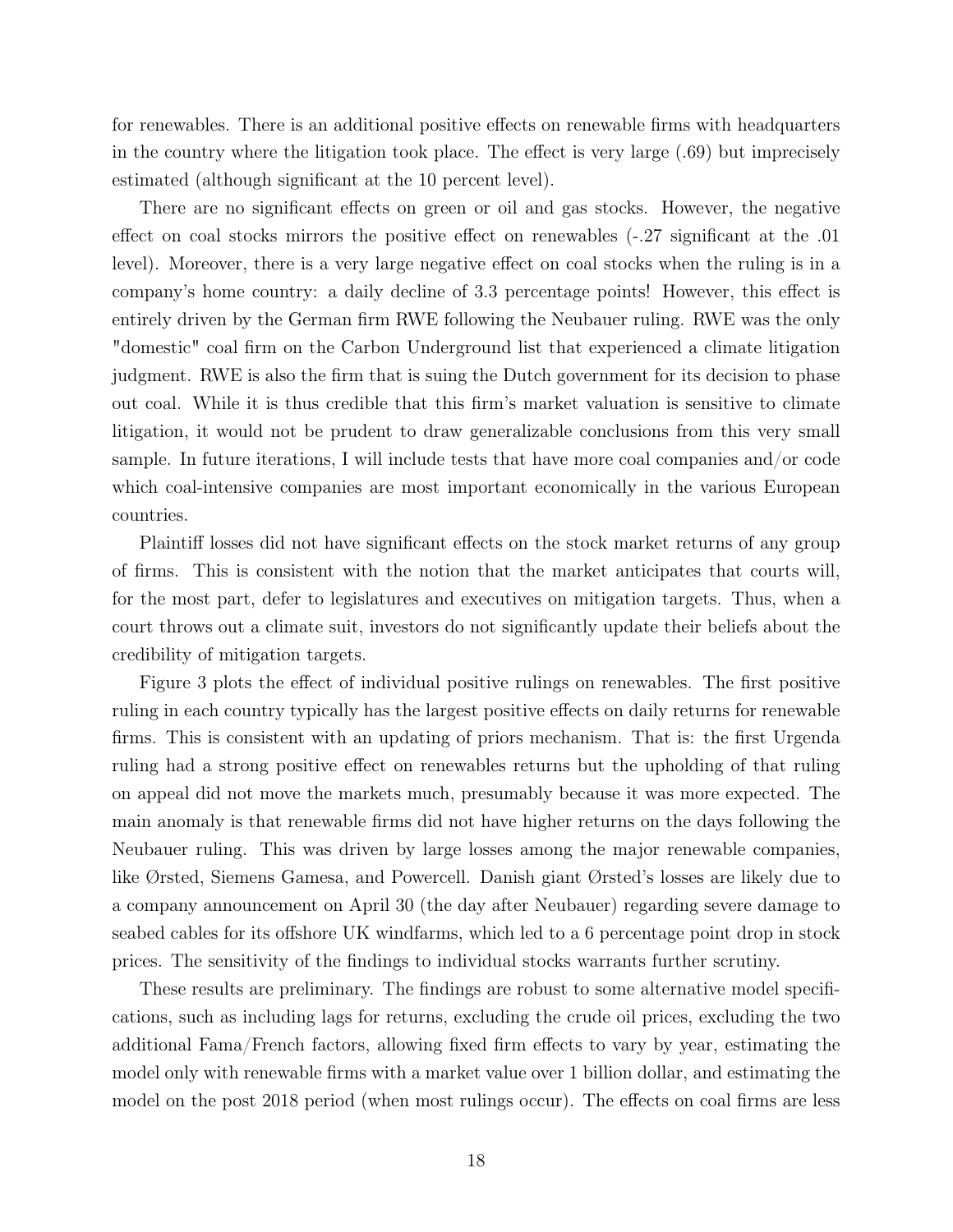Figure 3: Effect of Individual Litigation Outcomes on Stock Market Returns of European Renewable Firms



stable than the effects on renewables, which may well be due to the smaller sample. In the post 2018 period, the negative effect of climate judgments on coal stocks is only significant at the 10 percent level but there is now a positive home effect of a negative ruling, driven again by German firm RWE. This again suggests the need to examine the sample of coal firms and the sensitivity of the findings to individual firms.

By contrast, the effects on renewables are stable across specifications. In some models the positive effect of judgments on home country renewables is significant at the 5 percent level. Otherwise, both size and coefficients are very stable across model specifications and estimation periods.

## 7 Conclusion

The initial findings in this study are consistent with the idea that domestic court judgments that hold governments accountable for their contribution to global mitigation goals increase beliefs among investors that governments will adopt policies that favorably affect the prof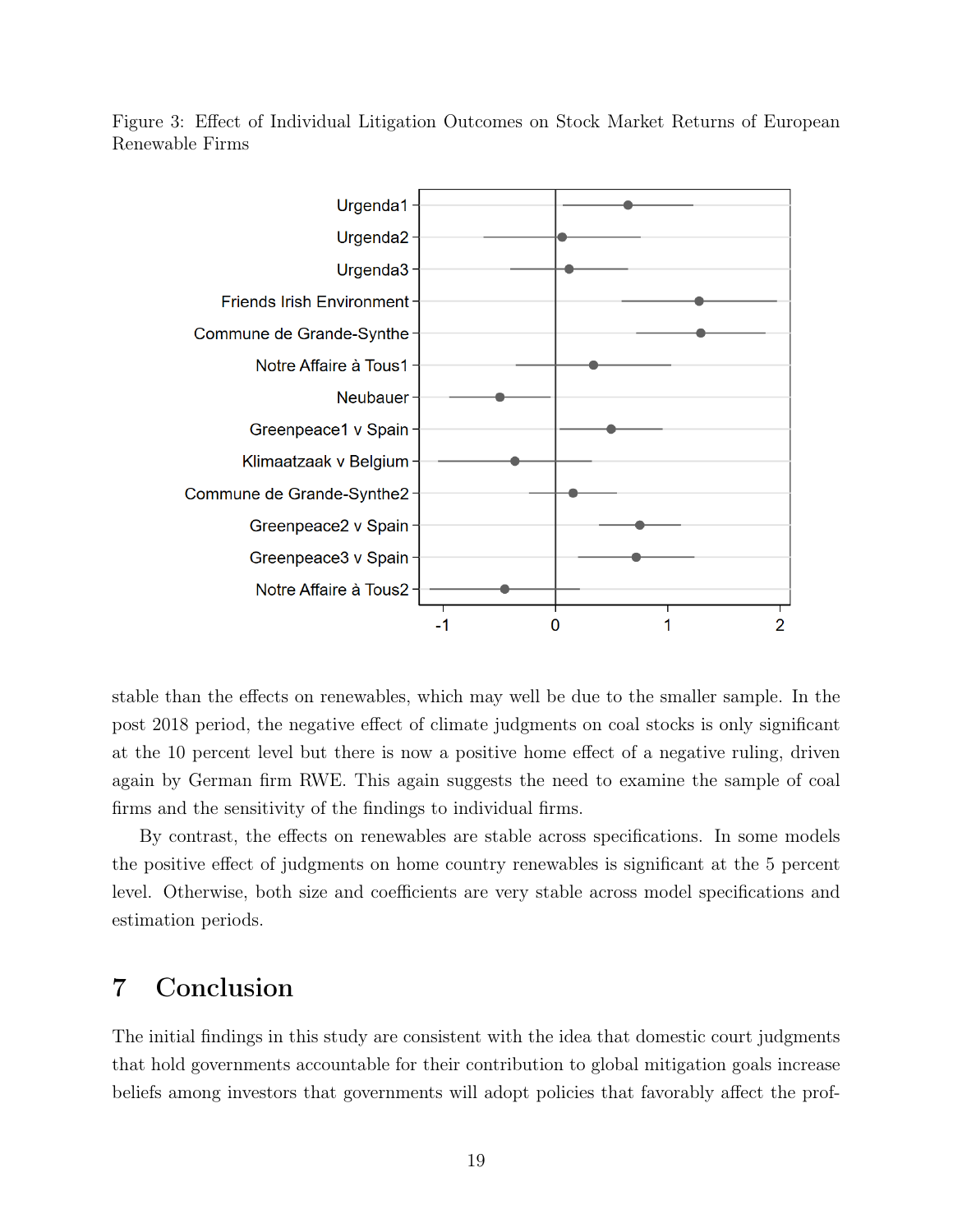itability of renewables and adversely affect coal-intensive firms. The effects are modest in size but economically significant: about a .5 percentage point abnormal returns following a positive judgment. There are no effects on green firms and oil/gas firms, who are less directly affected by a shift in mitigation policies. Moreover, there is no evidence that investors update their beliefs following a ruling that defers to the government, which is consistent with the idea that prior beliefs do not expect domestic court interventionism.

If these findings withstand further scrutiny, then this is at least suggestive that domestic court rulings can make climate mitigation commitments more credible. Future studies can examine how these rulings affect public opinion or whether climate judgments had similar effects on investors in other parts of the world. Studies can also expand the scope to different types of climate litigation, including litigation that directly or indirectly includes firms. Yet, the evidence in this paper is partially interesting because these judgments should not affect stock prices other than through the effects they have on investor beliefs about future mitigation policies. Given the centrality of asset valuation in climate politics Colgan et al., 2021, this is an important finding.

The overall effect of climate litigation on mitigation will depend on whether domestic courts will increasingly rule in ways that are consistent with climate goals. If so, then there will be an increasing number of countries where governments are constrained by their own courts when they design mitigation policies. As the Bundesverfassungsgericht alluded to in the Neubauer judgment, trust that other governments will meet their mitigation targets is essential for effective mitigation policies. Within Europe, the European Court of Human Rights could eventually apply consensus analysis to effectively pull up laggard countries. Whether courts will indeed go this route is an open question. There are now cases in many European countries as well as countries in other continents and it is much too early to detect a uniform trend in either direction.

## References

- Aklin, M., & Mildenberger, M. (2020). Prisoners of the wrong dilemma: Why distributive conflict, not collective action, characterizes the politics of climate change. Global Environmental Politics, 20, 4–27. https://doi.org/10.1162/glep\\_a\\_00578
- Alessi, L., Kvedaras, V., & Battiston, S. (2021). Over with carbon? investors' reaction to the paris agreement and the us withdrawal. EU Science Hub.

Barrett, S. (2007). Why cooperate?: The incentive to supply global public goods.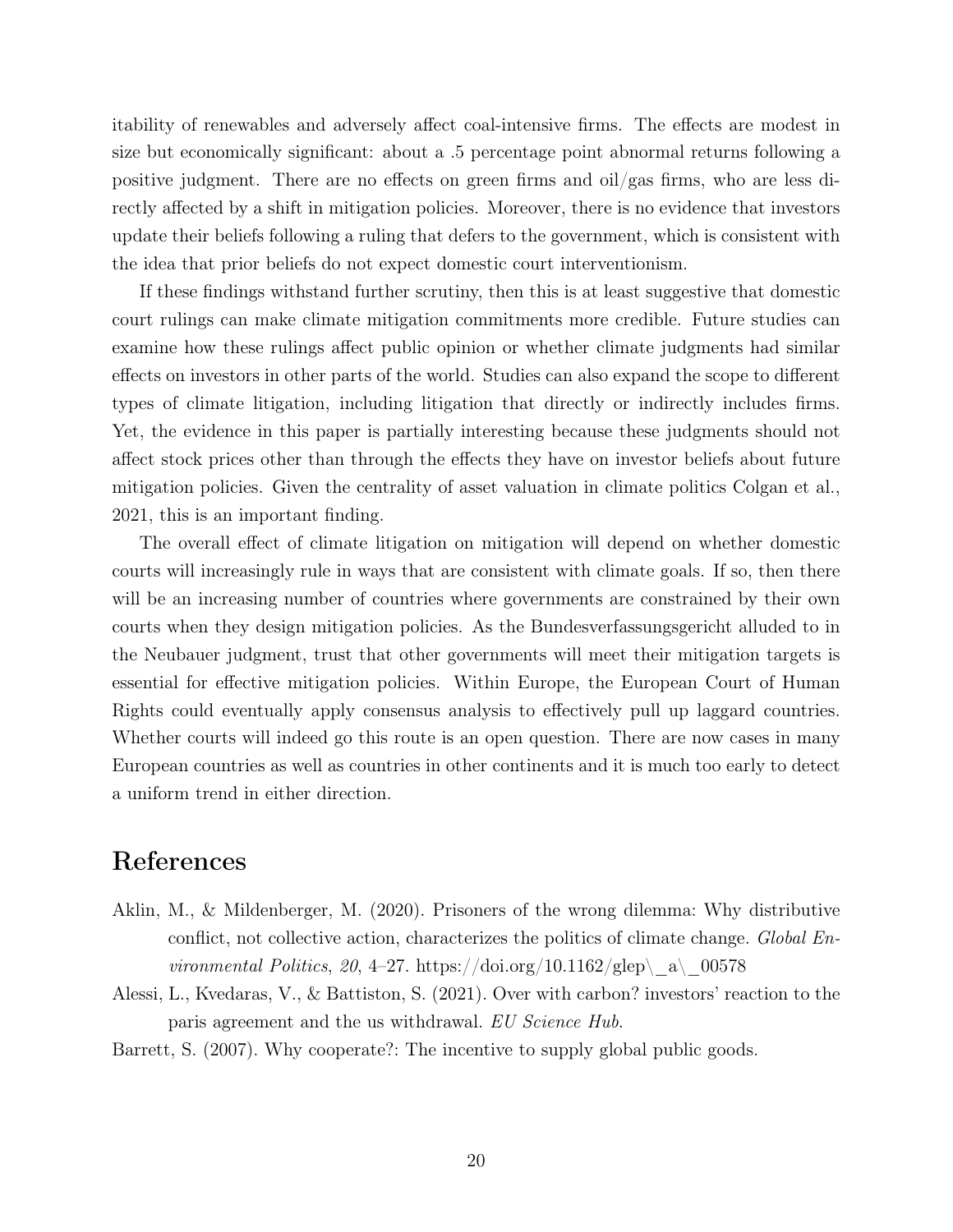- Bhagat, S., & Romano, R. (2002). Event studies and the law: Part i: Technique and corporate litigation. American Law and Economics Review,  $\frac{1}{4}$ , 141–168. https://doi.org/10. 1093/aler/4.1.141
- Brunner, S., Flachsland, C., & Marschinski, R. (2012). Credible commitment in carbon policy. Climate Policy, 12, 255–271. https://doi.org/10.1080/14693062.2011.582327
- Colgan, J., Green, J., & Hale, T. (2021). Asset revaluation and the existential politics of climate change. International Organization, 75, 586–610. https://doi.org/10.1017/ S0020818320000296
- Dordi, T., & Weber, O. (2019). The impact of divestment announcements on the share price of fossil fuel stocks. Sustainability, 11, 3122. https://doi.org/10.3390/su11113122
- Fama, E., & French, K. (1993). Common risk factors in the returns on stocks and bonds. Journal of Financial Economics, 33, 3–56. https://doi.org/10.1016/0304-405X(93) 90023-5
- Green, J. (2021). Does carbon pricing reduce emissions? a review of ex-post analyses. Environmental Research Letters, 16, 43004. https://doi.org/10.1088/1748-9326/abdae9
- Heaps, T. (2018). Future returns. Corporate Knights, 17, 44–49.
- Jacobs, A. (2016). Policy making for the long term in advanced democracies. Annual Review of Political Science, 19, 433–454. https://doi.org/10.1146/annurev-polisci-110813- 034103
- Monasterolo, I., & De Luca, A. (2020). Blind to carbon risk? an analysis of stock market reaction to the paris agreement. Ecological Economics, 170, 106571. https://doi.org/ 10.1016/j.ecolecon.2019.106571
- Moravcsik, A. (2000). The origins of human rights regimes: Democratic delegation in postwar europe. International Organization, 54, 217–252.
- North, D., & Weingast, B. (1989). Constitutions and commitment: The evolution of institutions governing public choice in seventeenth-century england. The Journal of Economic History, 49, 803–832.
- Parry, I., Black, S., & Vernon, N. (2021). Still not getting energy prices right: A global and country update of fossil fuel subsidies. SSRN Scholarly Paper 4026438.
- Peel, J., & Osofsky, H. (2020). Climate change litigation. Annual Review of Law and Social Science, 16, 21–38. https://doi.org/10.1146/annurev-lawsocsci-022420-122936
- Ramelli, S., Ossola, E., & Rancan, M. (2021). Stock price effects of climate activism: Evidence from the first global climate strike. Journal of Corporate Finance, 69, 102018. https: //doi.org/10.1016/j.jcorpfin.2021.102018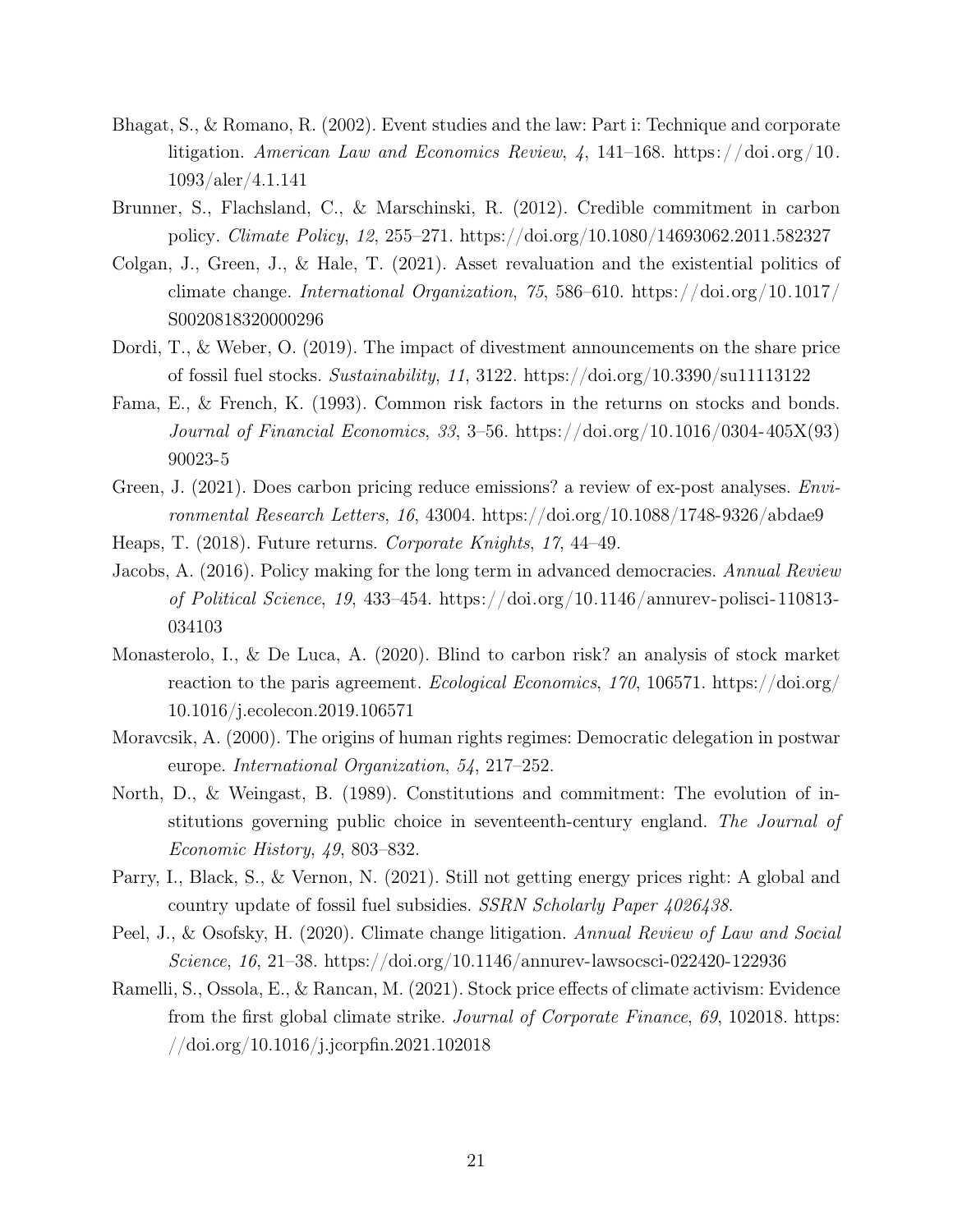- Savaresi, A., & Setzer, J. (2021). Mapping the whole of the moon: An analysis of the role of human rights in climate litigation. SSRN Scholarly Paper. https://doi.org/10.2139/ ssrn.3787963
- Schuetze, F., Aleksovski, D., & Mozetic, I. (2020). Stock market reactions to international climate negotiations.
- Setzer, J., & Higham, C. (2021). Grantham research institute on climate change and the environment.
- Shimbar, A. (2021). Environment-related stranded assets: What does the market think about the impact of collective climate action on the value of fossil fuel stocks? *Energy Eco*nomics, 103, 105579. https://doi.org/10.1016/j.eneco.2021.105579
- Simmons. (2009). Climate litigation in financial markets: A typology. Transnational Environmental Law, 9, 103–135. https://doi.org/10.1017/S2047102519000244
- Stiglitz, J., Stern, N., Duan, M., Edenhofer, O., Giraud, G., Heal, G., & Lèbre La Rovere, E. (2017). Report of the high-level commission on carbon prices, 1–61. https://doi.org/ 10.7916/d8-w2nc-4103
- Venturini, A. (2022). Climate change, risk factors and stock returns: A review of the literature. International Review of Financial Analysis, 79, 101934. https://doi.org/10. 1016/j.irfa.2021.101934
- Verdier, P.-H., & Versteeg, M. (2015). International law in national legal systems: An empirical investigation. The American Journal of International Law, 109, 514–533. https: //doi.org/10.5305/amerjintelaw.109.3.0514
- Welsby, D., Price, J., Pye, S., & Ekins, P. (2021). Unextractable fossil fuels in a 1.5 °c world. Nature, 597, 230–234. https://doi.org/10.1038/s41586-021-03821-8